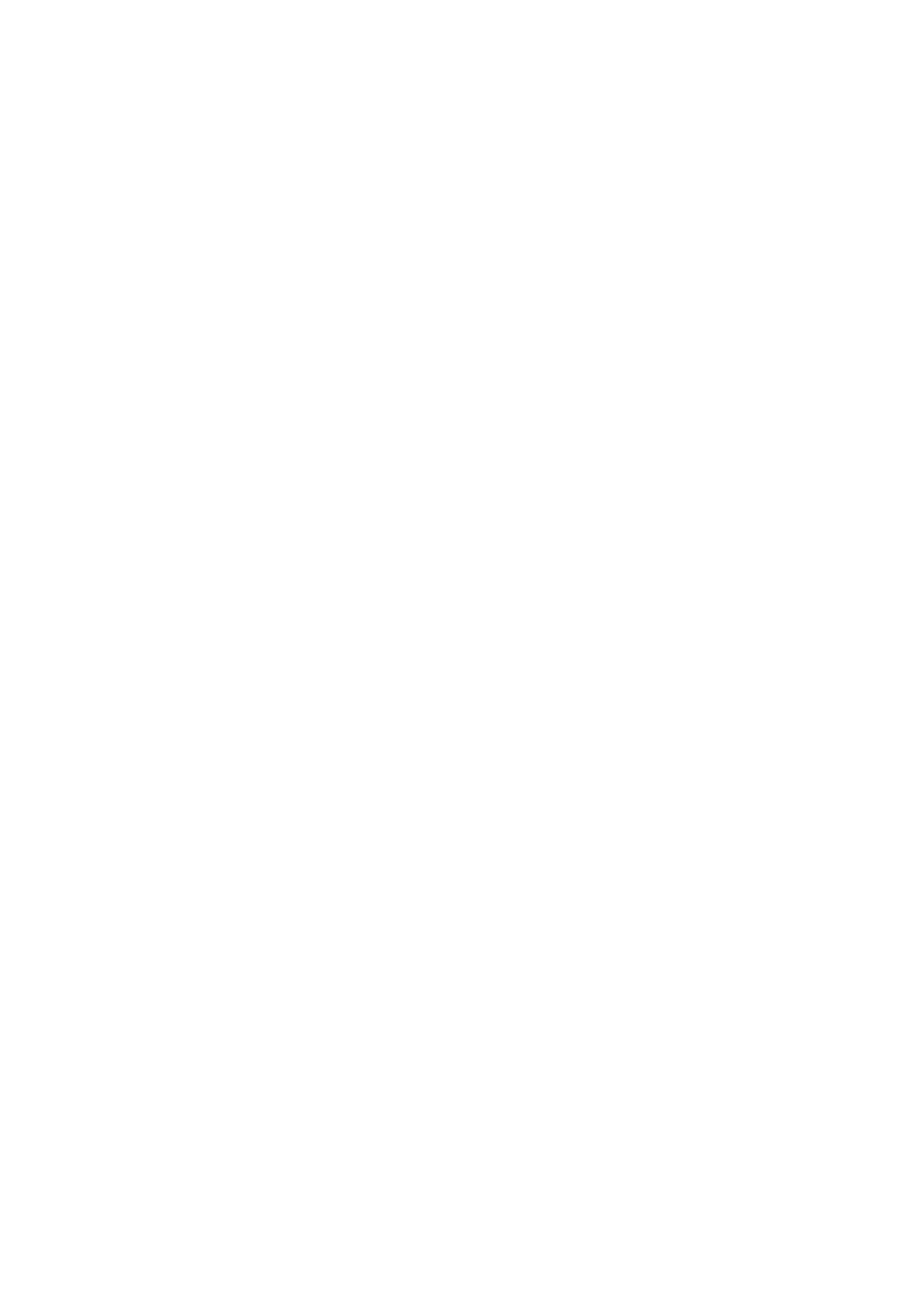# **Contents**

| <b>Section</b> |                                               | Page |
|----------------|-----------------------------------------------|------|
| 1              | <b>Executive summary</b>                      |      |
| 2              | About the research                            | 3    |
| 3              | Consumer experience of mobile phone features  | 5    |
| 4              | Consumer experience of mobile phone reception | 12   |
| 5              | Making calls in different locations           | 19   |
| 6              | Using mobile internet in different locations  | 27   |
| Annex          |                                               | qe   |

| Small business users      | 30  |
|---------------------------|-----|
| Rail and road users       | -32 |
| <b>Technical appendix</b> | -33 |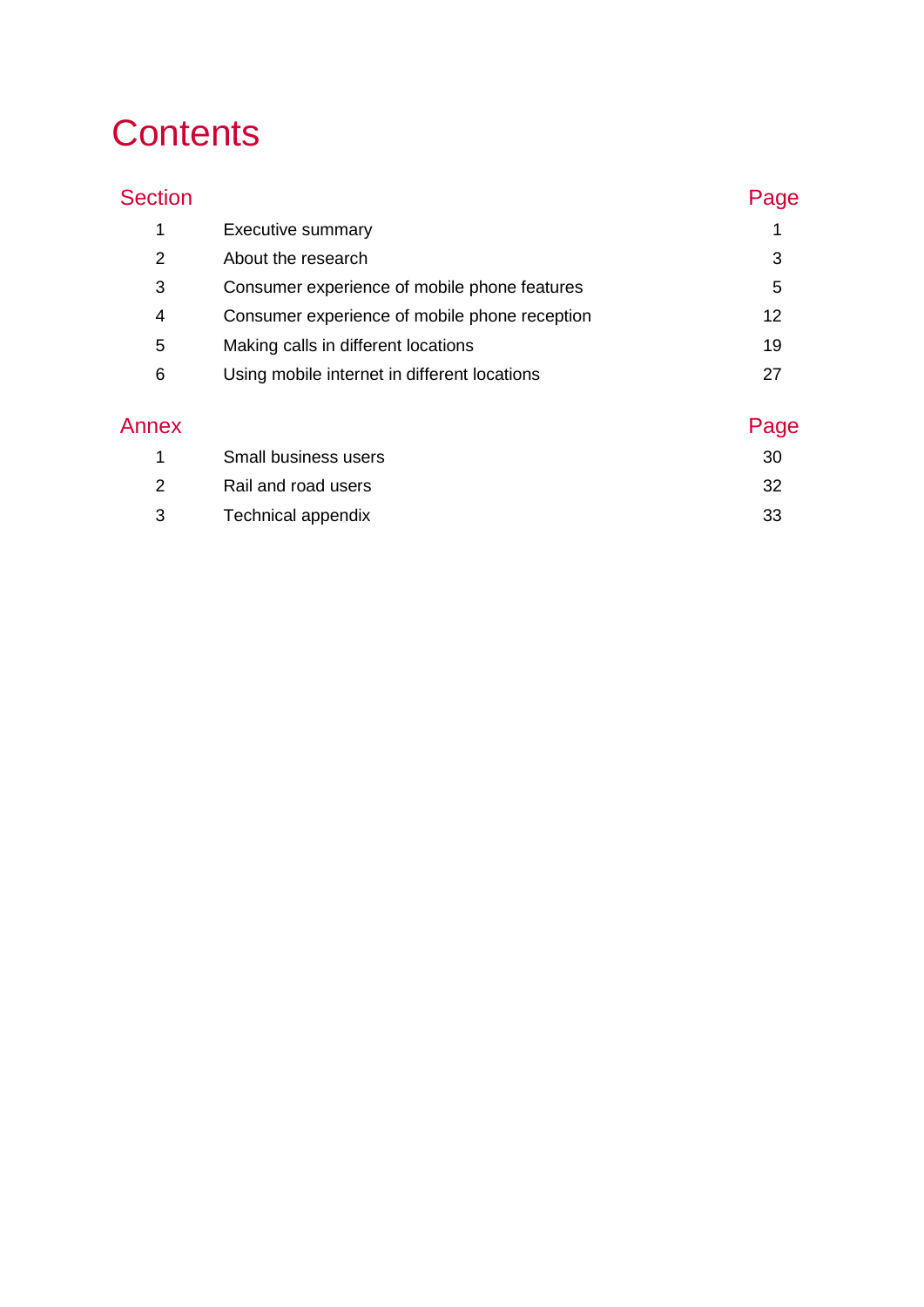### **Section 1**

## <span id="page-3-0"></span>**Executive summary**

## **1.1 Background**

Ofcom has been undertaking a programme of work to bring about improvements in both mobile phone coverage - whether it is possible to receive a mobile signal or not - and mobile phone reception - where although a signal may be present it is not possible to connect or sustain a call or use data services.

As part of this work we have commissioned research to understand the consumer experience. This research will help us understand the extent to which mobile phone reception issues affect consumers and, if so, what types of problems are most prevalent and of most concern. We also wanted to understand the impact of location on the consumer experience including indoor and outdoor locations and also while travelling.

## **1.2 Key findings**

### **Consumer experience of mobile phone features**

- **The two most common uses of a mobile phone are voice calling and text messaging**
- **Amongst those who use mobile data, using the internet on a mobile phone is the most used function on a daily basis**
- **People in urban areas are more likely to use their mobile phones each day for voice calls than those living in rural areas**

### **Consumer experience of mobile phone reception**

- **The ability to make or receive calls or texts is the most important aspect of mobile phone reception**
- **The ability to make or receive calls or texts is claimed to be particularly important for people living in Wales, Northern Ireland and those in rural areas**
- **Good quality voice calls receive the highest levels of satisfaction among the aspects of mobile reception asked about, followed by calls not being cut off**
- **Rural users are more likely than those in urban areas to be very dissatisfied with their ability to make or receive calls**
- **Those living in Scotland report greater levels of satisfaction with quality of voice calls compared to mobile phone users in England**
- **Those living in Northern Ireland report greater levels of dissatisfaction with their ability to make or receive calls and with the quality of voice calls than users in England or Scotland**
- **Over half of users have ever experienced problems with their mobile phone reception**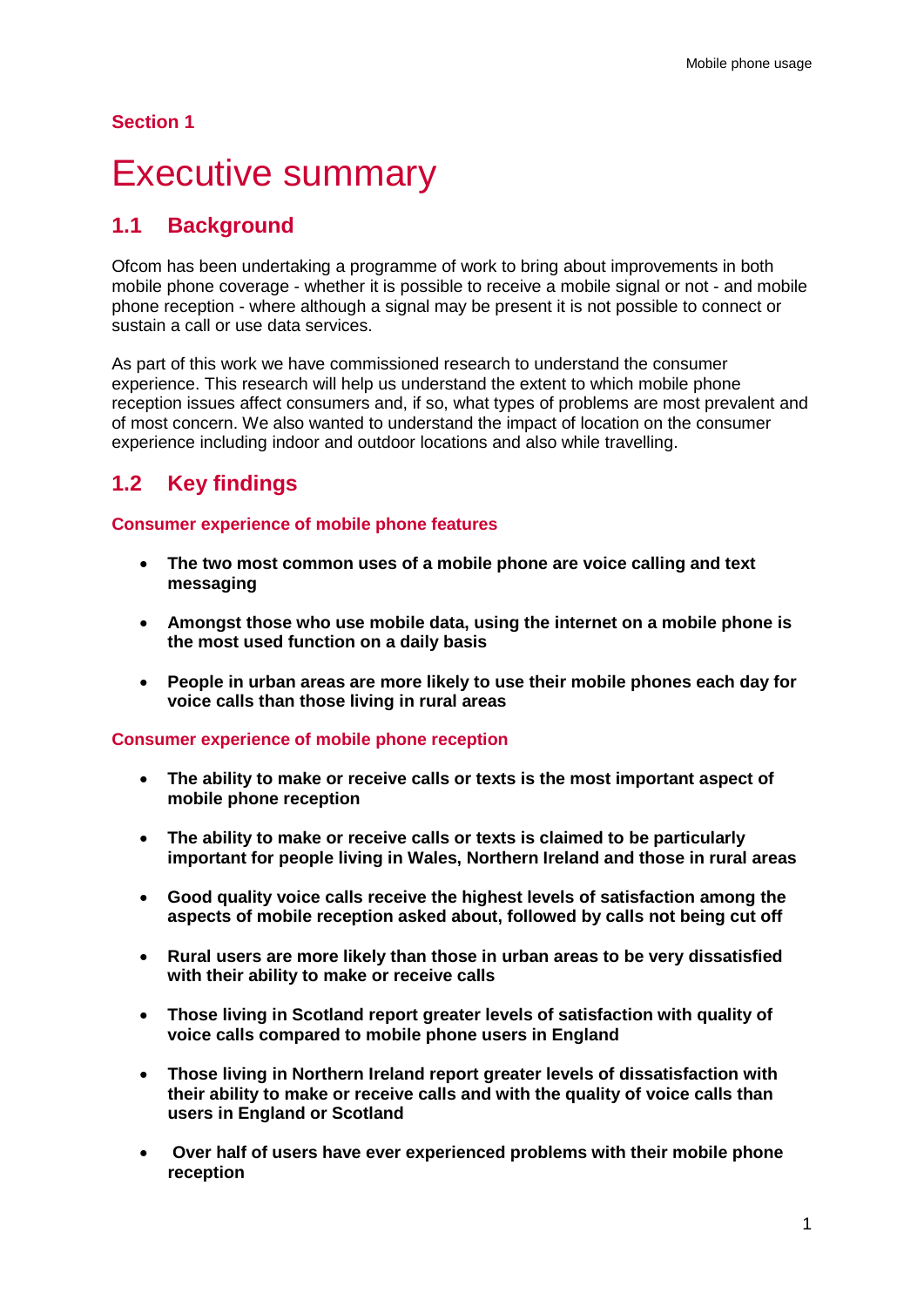• **Three quarters of mobile phone users in Northern Ireland have experienced problems with reception**

### **Making calls in different locations**

- **Although regularly visited outdoor places are cited as the most important location to be able to make a mobile call, rural outdoor locations are where there is the greatest gap between levels of importance and levels of satisfaction**
- **The ability to make calls on their mobile phones at home and in rural outdoor locations are claimed to be significantly more important to users in Northern Ireland than anywhere else in the UK**
- **Users in urban areas are significantly more likely than those in rural areas to say the ability to make calls indoors at their place of work or study is important**
- **Compared to 12 months ago, the ability to make calls at home achieves both the highest perceived improvement in satisfaction levels and also the highest increase in levels of dissatisfaction**
- **Users in Northern Ireland are significantly more likely than users in other nations to be less satisfied than they were twelve months ago**
- **Outdoor rural locations are where people are most likely to have ever experienced a problem in making calls, though indoors at home is where they most frequently experience these problems**
- **People in Northern Ireland are significantly more likely to have ever experienced problems in any location than those in the other nations**

### **Using mobile internet in different locations**

- **The most important place for users to be able to access the internet on their mobile is outdoors around places they go to regularly**
- **The ability to use the mobile internet at home shows the greatest proportion of users who are more satisfied compared to twelve months ago**
- **Rural outdoor locations are most commonly cited as the place where users have experienced problems in their ability to access the mobile internet.**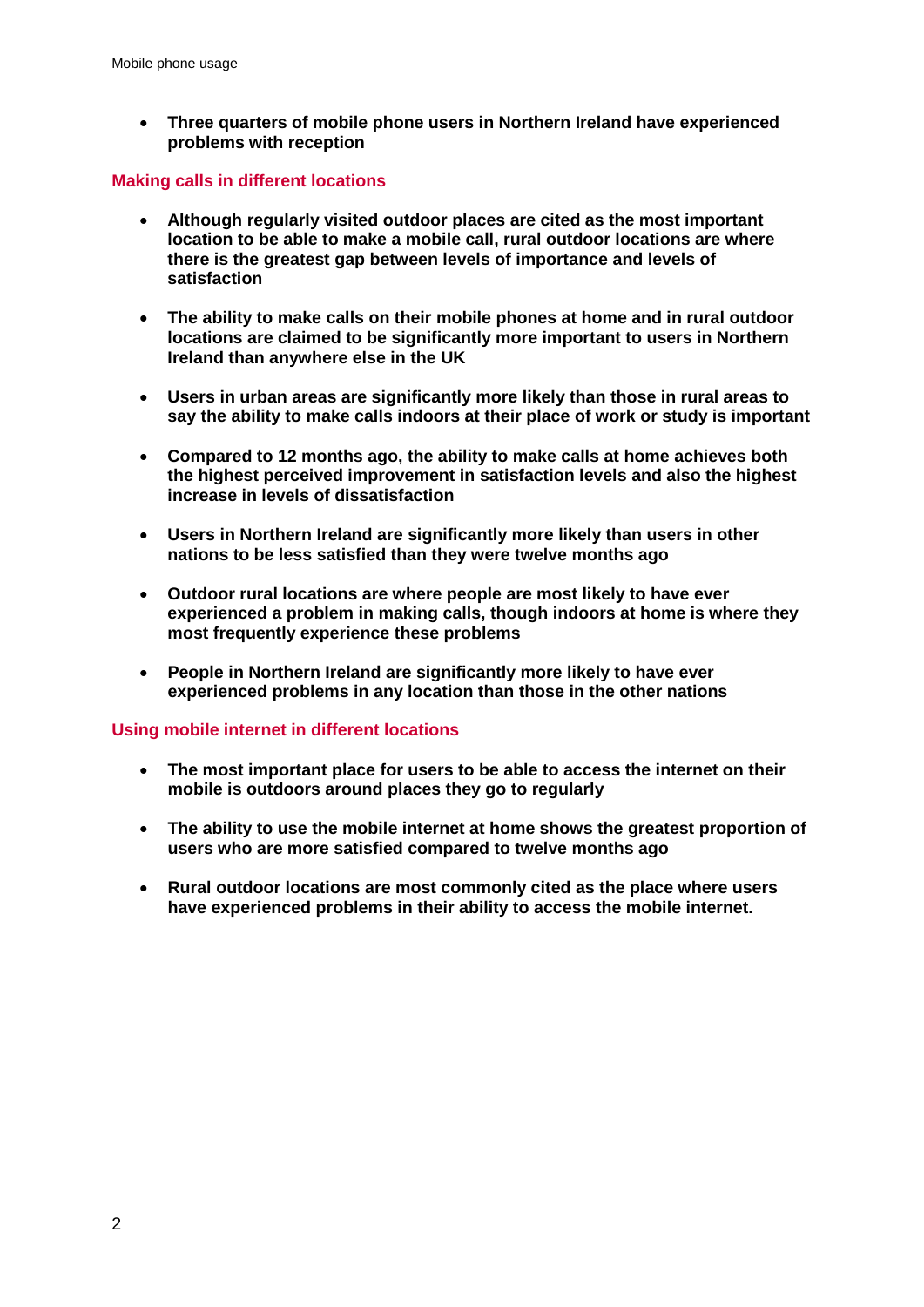### **Section 2**

## <span id="page-5-0"></span>About the research

## **2.1 Background**

Ofcom has been undertaking a programme of work to bring about improvements in both mobile phone coverage - whether it is possible to receive a mobile signal or not - and mobile phone reception - where although a signal may be present it is not possible to connect or sustain a call or use data services.

As part of this work we have commissioned research to understand the consumer experience. This research will help us understand the extent to which mobile phone reception issues affect consumers and, if so, what types of problems are most prevalent and of most concern. We also wanted to understand the impact of location on the consumer experience including indoor and outdoor locations and also while travelling.

The findings will enable us to target future work priorities and will provide a framework for future collection and reporting of data on consumers' perceptions of mobile phone reception.

## **2.2 Objectives**

The objectives of the research were to understand the consumer experience of mobile phone reception and the extent of any problems. Specific issues we considered included:

- Being unable to make/connect a call (including if the phone shows 'bars' present)
- Poor sound quality / call breaks up
- Calls ending unexpectedly not while travelling (when stationary or walking around)
- Calls ending unexpectedly while travelling e.g. by road/rail
- Being unable to send a text message
- Text message does not arrive or arrives late
- Being unable to access or sustain access to mobile internet
- Being unable to send emails

As part of this we also wanted to understand the impact of location on the experience, including indoor and outdoor locations and also while travelling.

### **2.3 Methodology**

Fieldwork was conducted over two waves of a face-to-face omnibus survey in November 2012. The total sample was 2,136 adults aged 16 and over.

As well as considering the UK population, we also ensured we captured the experiences of specific sub-groups:

• the populations within each of the four nations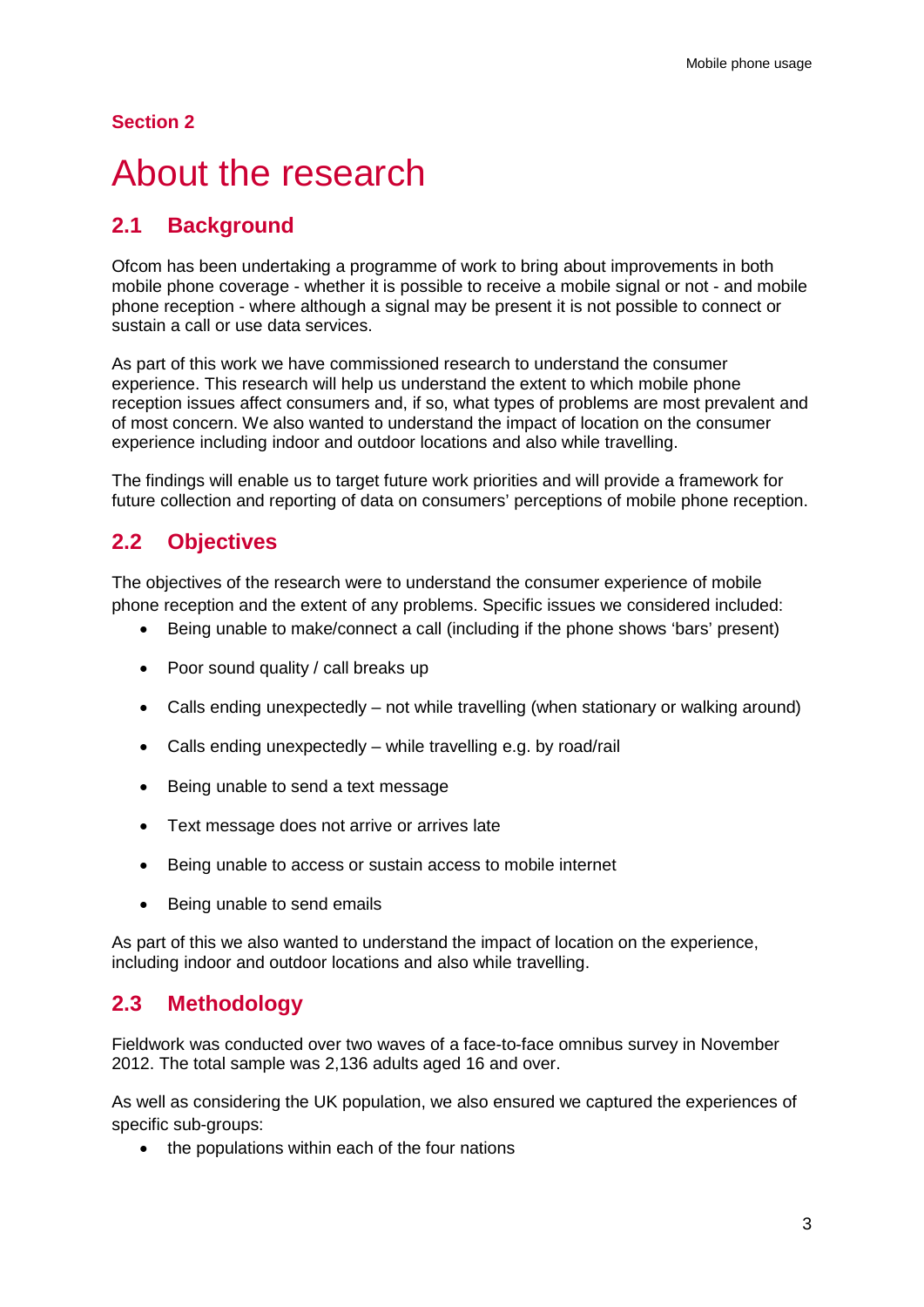- urban and rural areas
- small business consumers (defined as those working within a business employing between one and ten employees)
- regular rail users
- regular road users

Respondents were asked a series of questions in relation to mobile reception on the phone they use most often for personal reasons, or their work phones if they worked for a small business and used their phone for work purposes.

Final data was weighted to be nationally representative with additional rim weights to correct for the rail user and small business boosts.

Significance testing on the 99% confidence level was carried out. This means that where findings are commented on in the report, there is only a 1% or less probability that the differences between the samples is by chance<sup>[1](#page-6-0)</sup>.

-

<span id="page-6-0"></span> $1$  If a finding is not statistically significant it may be referenced in the report as being unchanged or that it does not differ when compared to another measure, even where the percentages differ by several percentage points.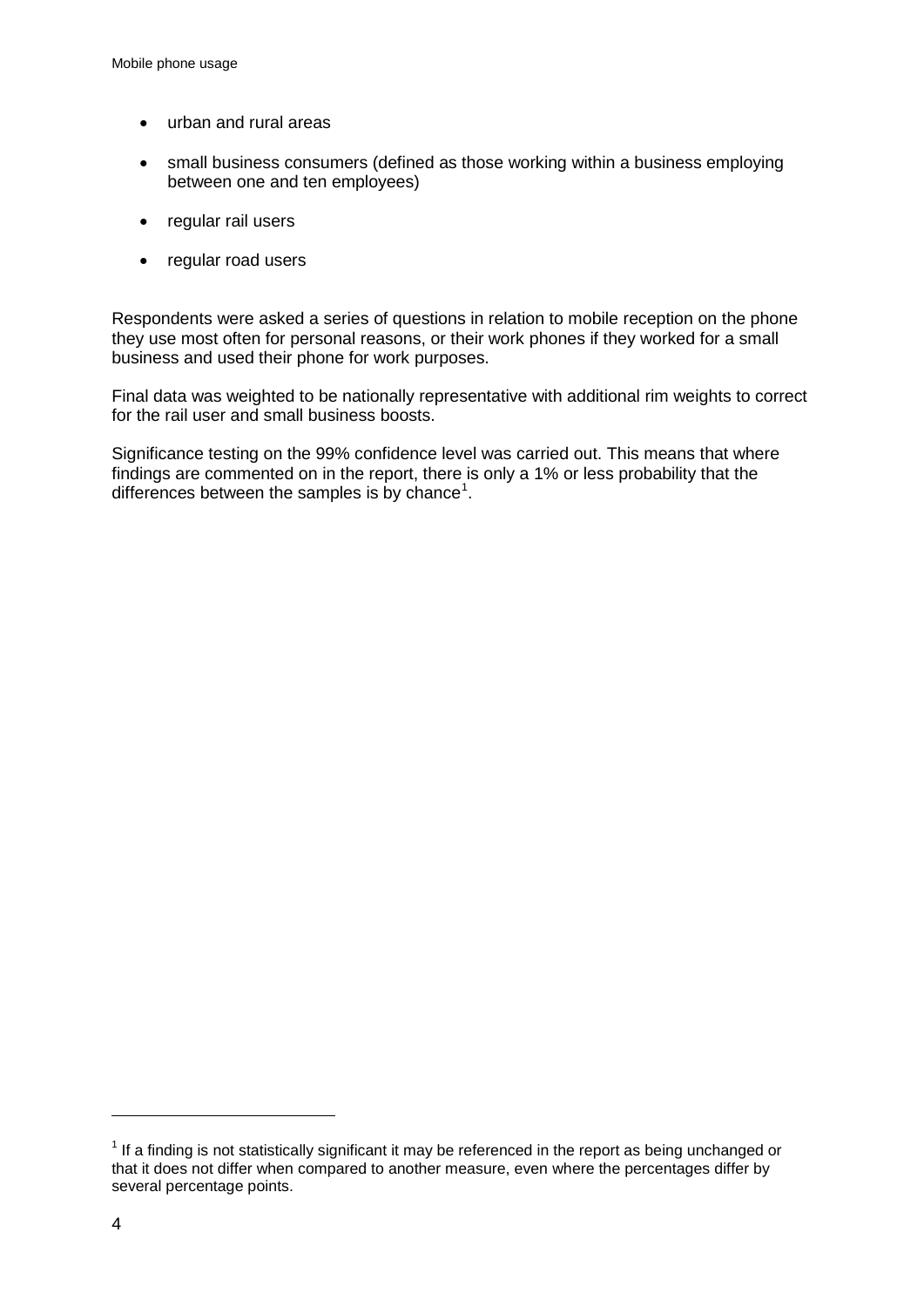### **Section 3**

-

# <span id="page-7-0"></span>Consumer experience of mobile phone features

## **3.1 Use of mobile phone functions**

### **The two most common uses of a mobile phone are voice calling and text messaging**

Respondents were asked a series of questions about the functions they use on their mobile phones and how frequently they use these functions, set out in Figure 3.1. The majority of people with a mobile phone use it to make or receive calls (97%) with slightly fewer (83%) using it for text messaging. Just over two-fifths (44%) say they use the internet via their mobile phone<sup>[2](#page-7-1)</sup>. Consumers use an average of three functions on their mobile phone.





### **Using the internet on a mobile phone is the most used function on a daily basis**

We also asked about the frequency with which they use these different functions, shown in Figure 3.2. Using the internet is the most used function with a third (33%) of people who do this claiming to access the internet more than ten times a day. This is closely followed by those who use it for text messaging with three in ten of these users doing so at least ten times each day. Using a mobile phone for video calling is the least used function with around half (49%) of those who use it this way doing so less than once a week.

<span id="page-7-1"></span> $2$  This question was used to establish the base of those who used the internet on their phone. This sample was then asked subsequent questions about using the internet this way.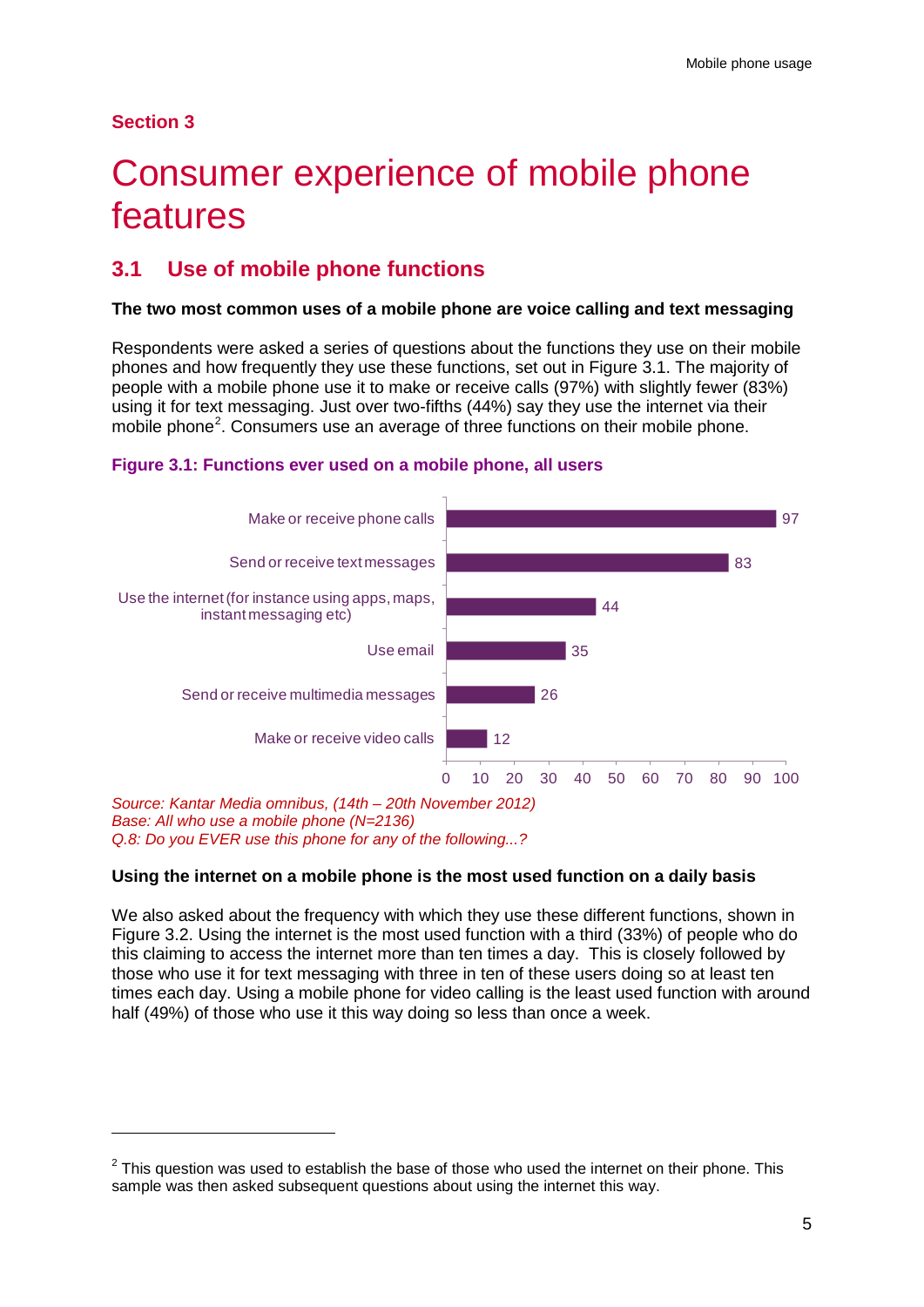

### **Figure 3.2: Frequency of using functions on a mobile phone**

*Source: Kantar Media omnibus, (14th – 20th November 2012)* Base: All who ever use function on mobile phone (N=2061/1726/534/238/900). *Q.9: Generally, how often do you use this mobile phone for...?*

### **People in urban areas are more likely to use their mobile phones each day for voice calls than those living in rural areas**

There are some differences in patterns of use by age and by whether the user lives in an urban or rural area. Younger people aged 16-34 are significantly more likely than those aged 35-54 or 55+ to use their phone on a daily basis for voice calls, text messaging and accessing the internet. People who live in urban areas are significantly more likely than those living in rural areas to use their mobile phone for voice calls on a daily basis.



**Figure 3.3: Daily use of functions on a mobile phone, by age and urban/rural location**

*Source: Kantar Media omnibus, (14th – 20th November 2012) Base: All who ever use function on mobile phone (N=2061/818/692/626/1757/379)*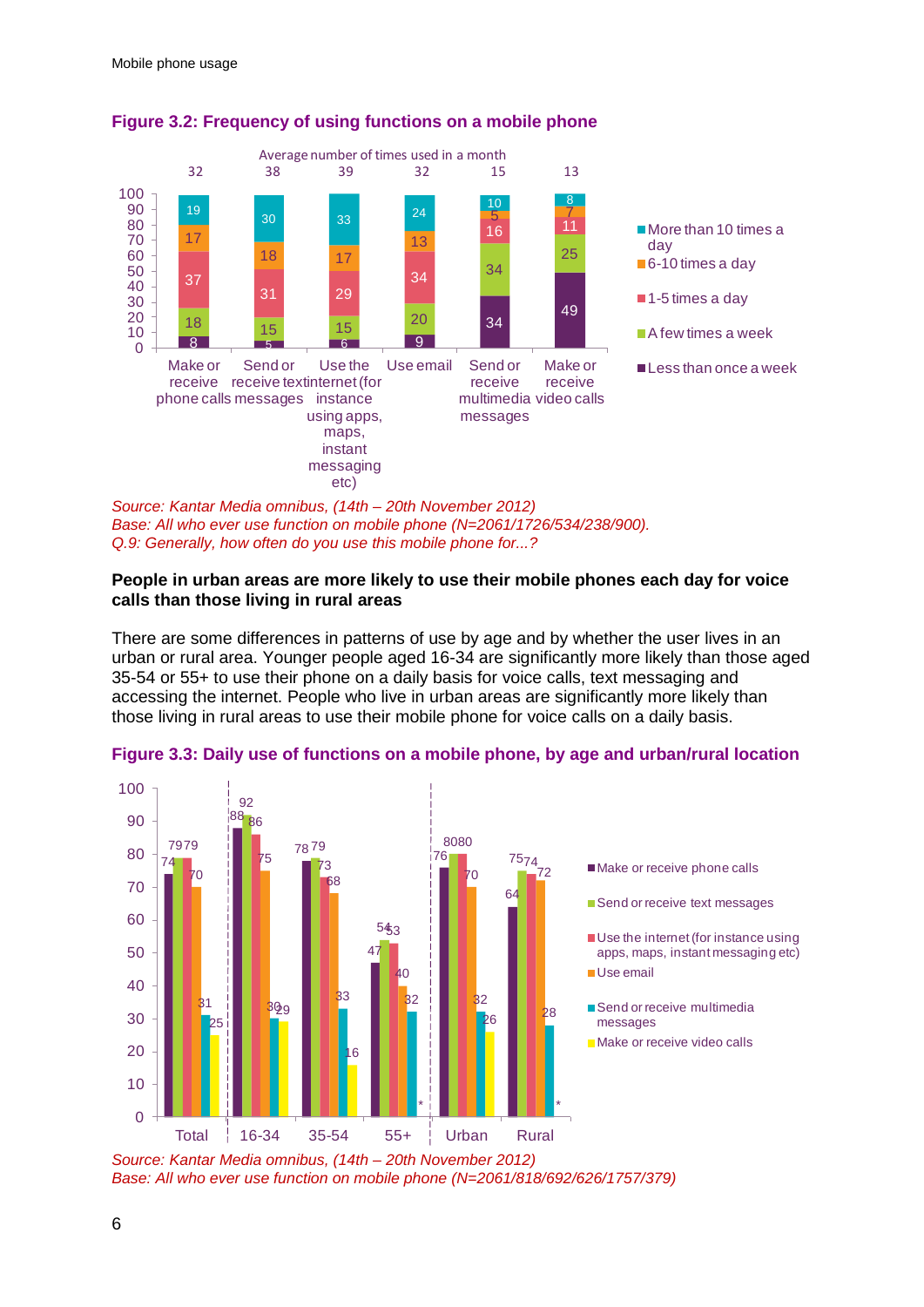*Q.9: Generally, how often do you use this mobile phone for...?* \**Base too small for inclusion*

## **3.2 Importance of mobile phone functions and services**

In order to gauge the importance of mobile reception relative to other factors consumers were asked to rate the relative importance of the following elements when thinking about their mobile phone provider:

- Cost of phone service/contract
- Handset type and functionality (e.g. camera, screen, size, brand)
- Mobile phone reception the ability to make or receive voice calls or text messages in various locations and while travelling
- Speed or reliability of internet
- Quality of customer service

### **The ability to make or receive calls or texts is the most important factor when respondents are asked to think about their mobile provider**

As shown in Figure 3.4, the ability to make or receive voice calls or text messages is most likely to be rated as most important, cited by 38% of all users, followed by the cost of the phone service or contract, cited by 34%. The internet capabilities of a mobile phone are significantly more important to younger people than to those aged over 55.



### **Figure 3.4: Most important element when considering mobile provider, by age**

*Source: Kantar Media omnibus, (14th – 20th November 2012) Base: All who use a mobile phone (N=2136/818/692/626) Q.10 And which is the ... important to you when thinking about your mobile operator? Most important.* 

**The ability to make or receive calls or texts is particularly important for people living in Wales, Northern Ireland and those in rural areas**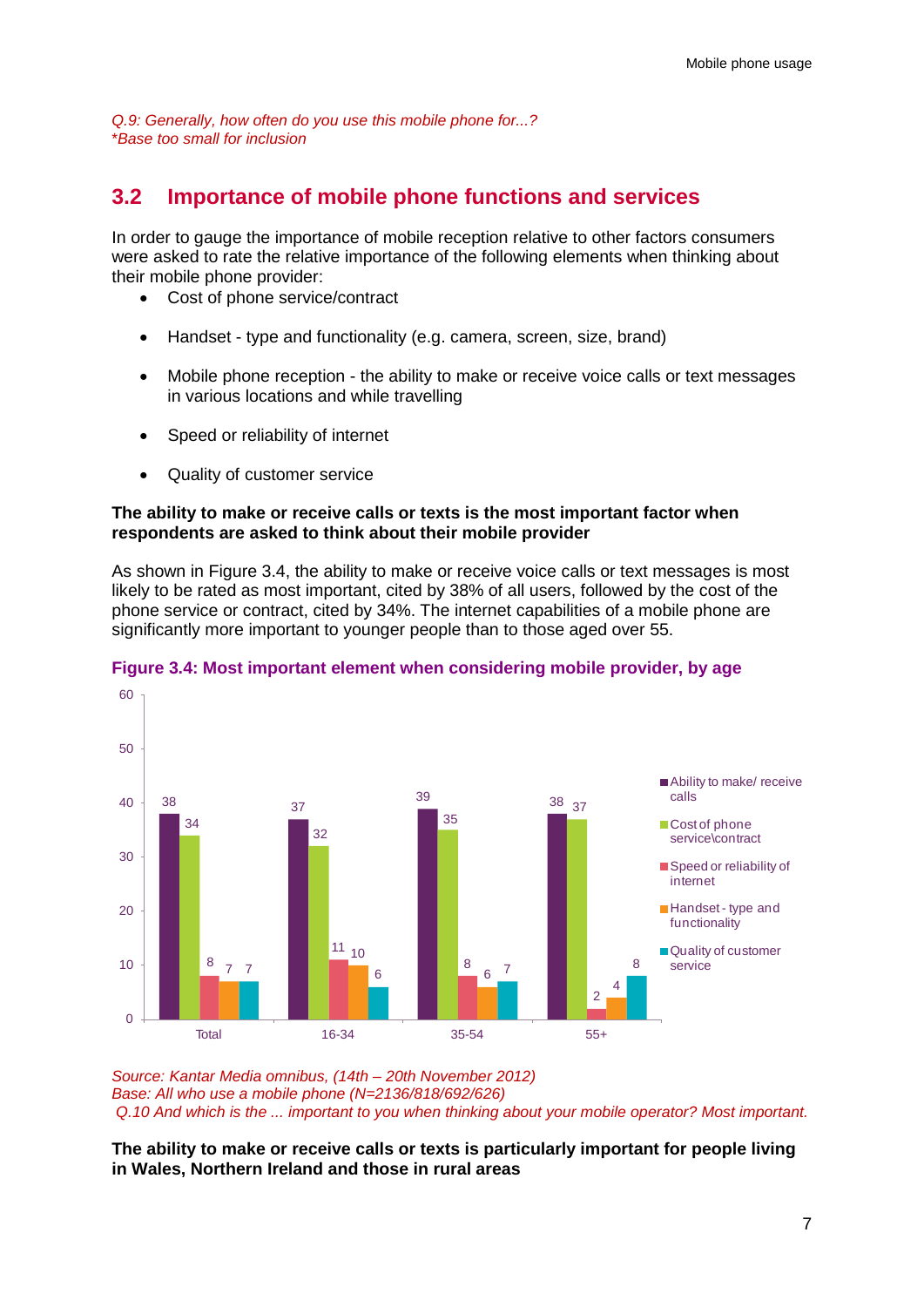For consumers in each of the four nations, the ability to make or receive voice calls or text messages is the most important factor when asked to think about their mobile provider. In England and Scotland and in urban areas this is followed closely by the cost of the service. However, in Wales and Northern Ireland, and in rural areas, this ability is reported as considerably more important than other features, including price.

Mobile users living in Wales and Northern Ireland are significantly more likely than those in England or Scotland to say that the ability to make or receive calls or texts is the most important factor when choosing a provider (52% and 47% vs. 37% and 34%). Though less important than being able to make or receive calls or texts or than cost, the internet capabilities on a mobile phone offered by a provider are significantly more important for users in Northern Ireland than the overall population (14% vs. 8%)

Users living in rural areas are significantly more likely than those living in urban areas to rate the ability to make or receive calls as most when thinking about their mobile provider (45% v. 37%).





*Source: Kantar Media omnibus, (14th – 20th November 2012) Base: All who use a mobile phone (N=2136/1743/195/95/103/1757/379) Q.10 And which is the ... important to you when thinking about your mobile operator? Most important.* 

## **3.3 Satisfaction with mobile phone functions and services**

### **Their handset and ability to make or receive calls or texts are the elements with which users are most satisfied**

Figure 3.6 shows that the highest level of satisfaction is with the handset compared to the other listed functions and services, with 78% of users either somewhat or very satisfied. This is followed by satisfaction with the ability to make or receive calls or text messages (74%).

The number of people satisfied with the speed or reliability of internet is lower, with 47% either somewhat or very satisfied. However, when filtered by those who use the internet on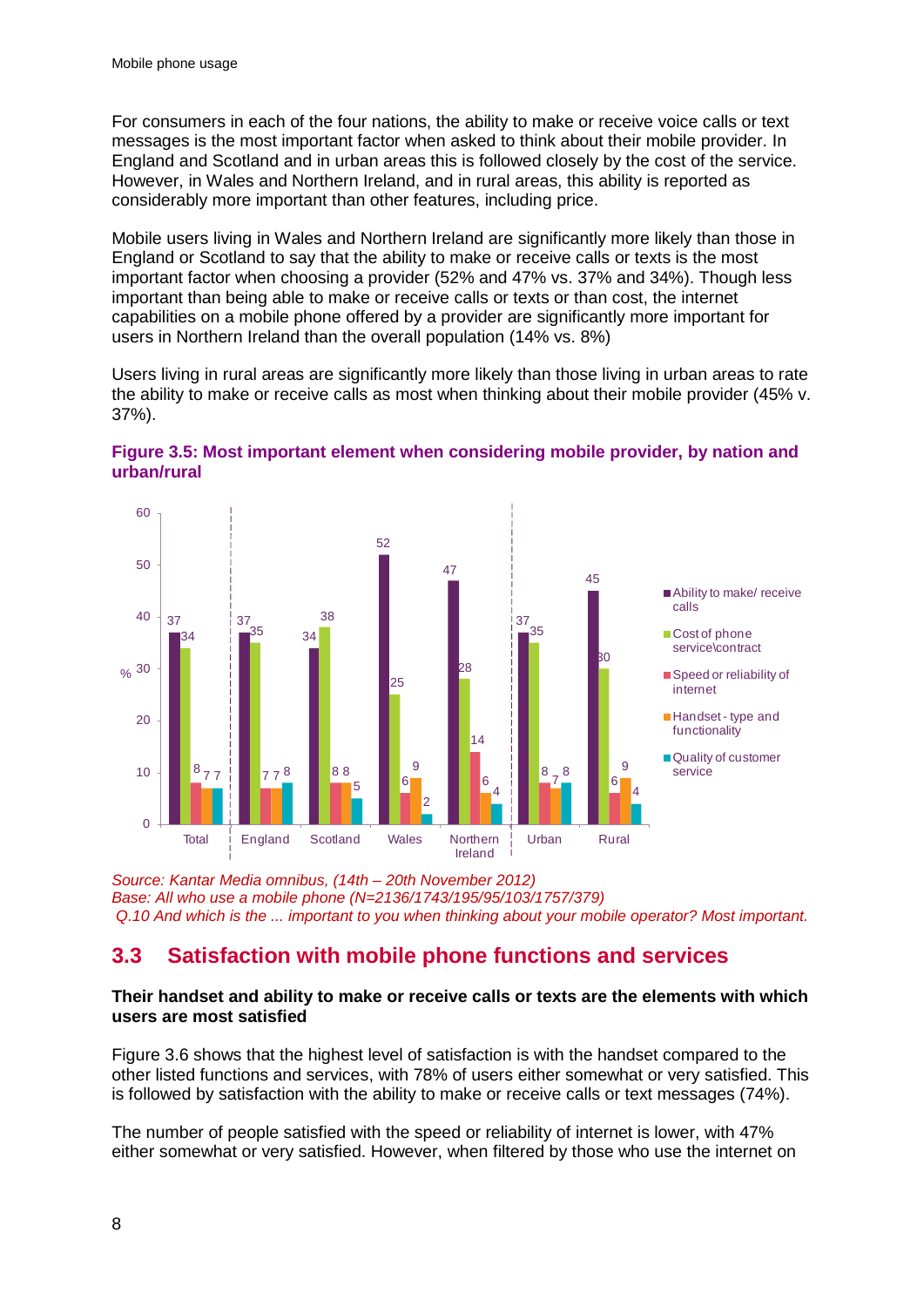their mobile phone the proportion saying they are either somewhat or very satisfied increases to 70%.

Though satisfaction with making or receiving calls or text messages is high, it is also the element with which people show the highest levels of dissatisfaction (14%) followed by internet reliability (12%).

|                                                            | <b>Very</b><br>dissatisfied | <b>Somewhat</b><br>dissatisfied | <b>Neither</b><br>satisfied<br>/dissatisfied | <b>Somewhat</b><br>satisfied | <b>Very satisfied</b> |
|------------------------------------------------------------|-----------------------------|---------------------------------|----------------------------------------------|------------------------------|-----------------------|
| Ability to<br>make/receive<br>voice calls/text<br>messages | 5                           | 9                               | 13                                           | 35                           | 39                    |
| Cost of service/<br>contract                               | $\mathcal{P}$               | 7                               | 22                                           | 34                           | 35                    |
| Internet reliability                                       | 6                           | 6                               | 45                                           | 27                           | <b>20</b>             |
| <b>Handset</b>                                             | $\overline{2}$              | 3                               | 17                                           | 33                           | 45                    |
| <b>Customer service</b>                                    | 3                           | 5                               | 28                                           | 33                           | 32                    |

### **Figure 3.6: Satisfaction with different elements of mobile phone functions or services**

*Source: Kantar Media omnibus, (14th – 20th November 2012)* 

*Base: All who use a mobile phone (N=2136)*

*Q.11: Thinking about these functions, how satisfied do you feel with each in relation to your mobile phone and mobile services with ...?*

### **People living in urban areas are more likely to be satisfied with the customer service of their mobile phone provider than those in rural areas**

Figure 3.7 shows levels of satisfaction for urban and rural mobile users. Urban users are significantly more likely to be satisfied with customer service than those living in rural areas (66% vs. 59%). They are also significantly more likely to be satisfied with the speed or reliability of their internet (49% vs. 41%), driven by significantly more users who are somewhat satisfied (29% vs. 21%).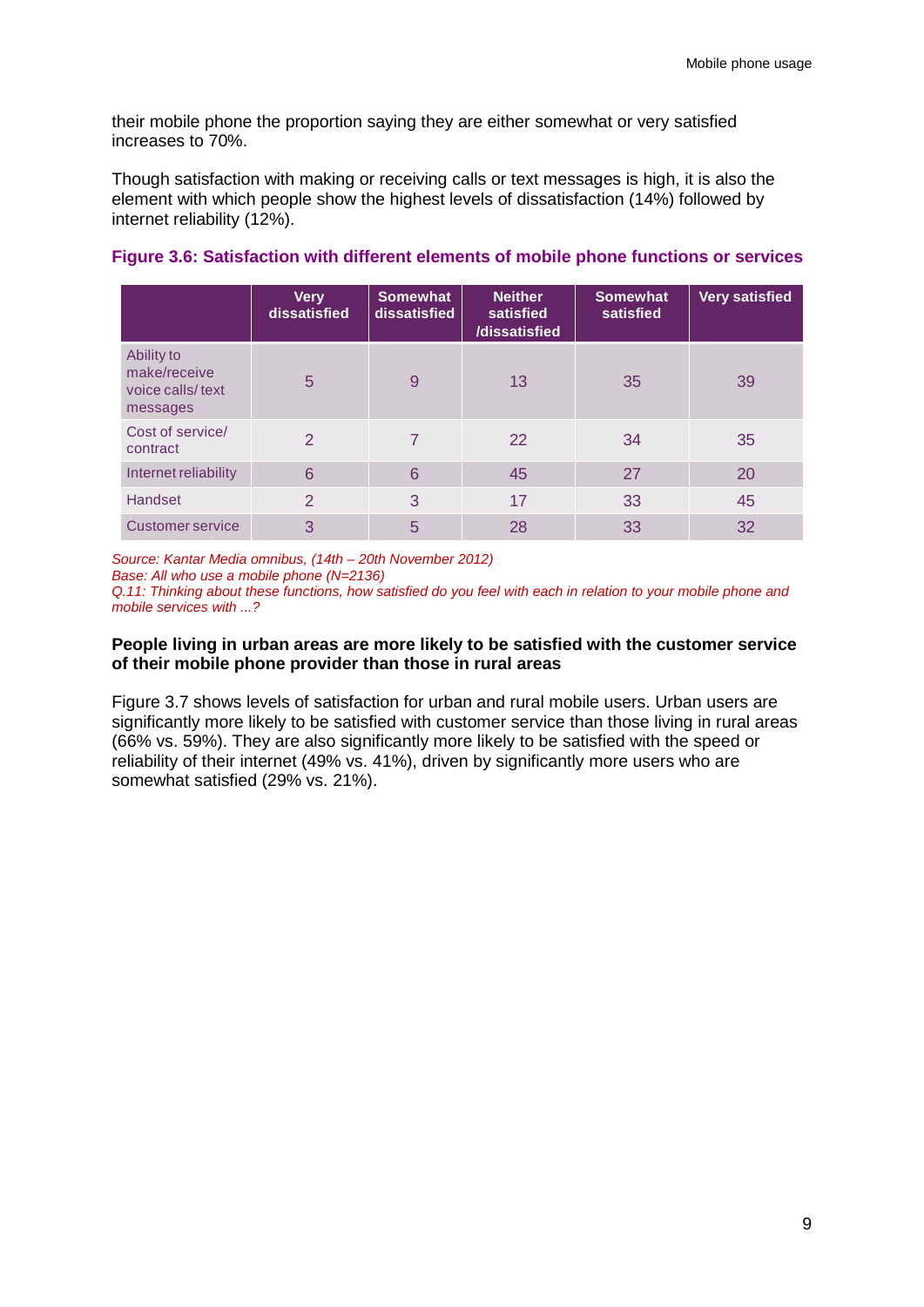

### **Figure 3.7: Satisfaction with different elements of mobile phone functions or services, by urban/rural location**

*Source: Kantar Media omnibus, (14th – 20th November 2012) Base: All who use a mobile phone (N=1757/379) Q.11: Thinking about these functions, how satisfied do you feel with each in relation to your mobile phone and mobile services with ...?*

### **Although people in Northern Ireland are more satisfied than those in England with elements such as cost, customer service and handset, they are more likely to be dissatisfied with the ability to make or receive calls or texts.**

Figure 3.8 shows levels of satisfaction by nation. Users in Scotland are significantly more likely than those in Wales to be satisfied with the speed or reliability of the internet (55% vs. 37%), driven by a significantly higher number who are very satisfied (28% vs. 11%).

Users in Northern Ireland are significantly more likely than users in England to be very satisfied with the cost of their phone service or contract (49% vs. 33%), their handset (60% vs. 43%) and the quality of customer service (50% vs. 30%). They are also significantly more likely than users in Wales to be very satisfied with the quality of customer service (50% vs. 21%), as are users in Scotland (38% vs. 21%).

Users in Northern Ireland are significantly more likely than users in England to be dissatisfied with their ability to make or receive calls or text messages (25% vs. 13%), driven by a significantly higher number who are very dissatisfied (12% vs. 4%).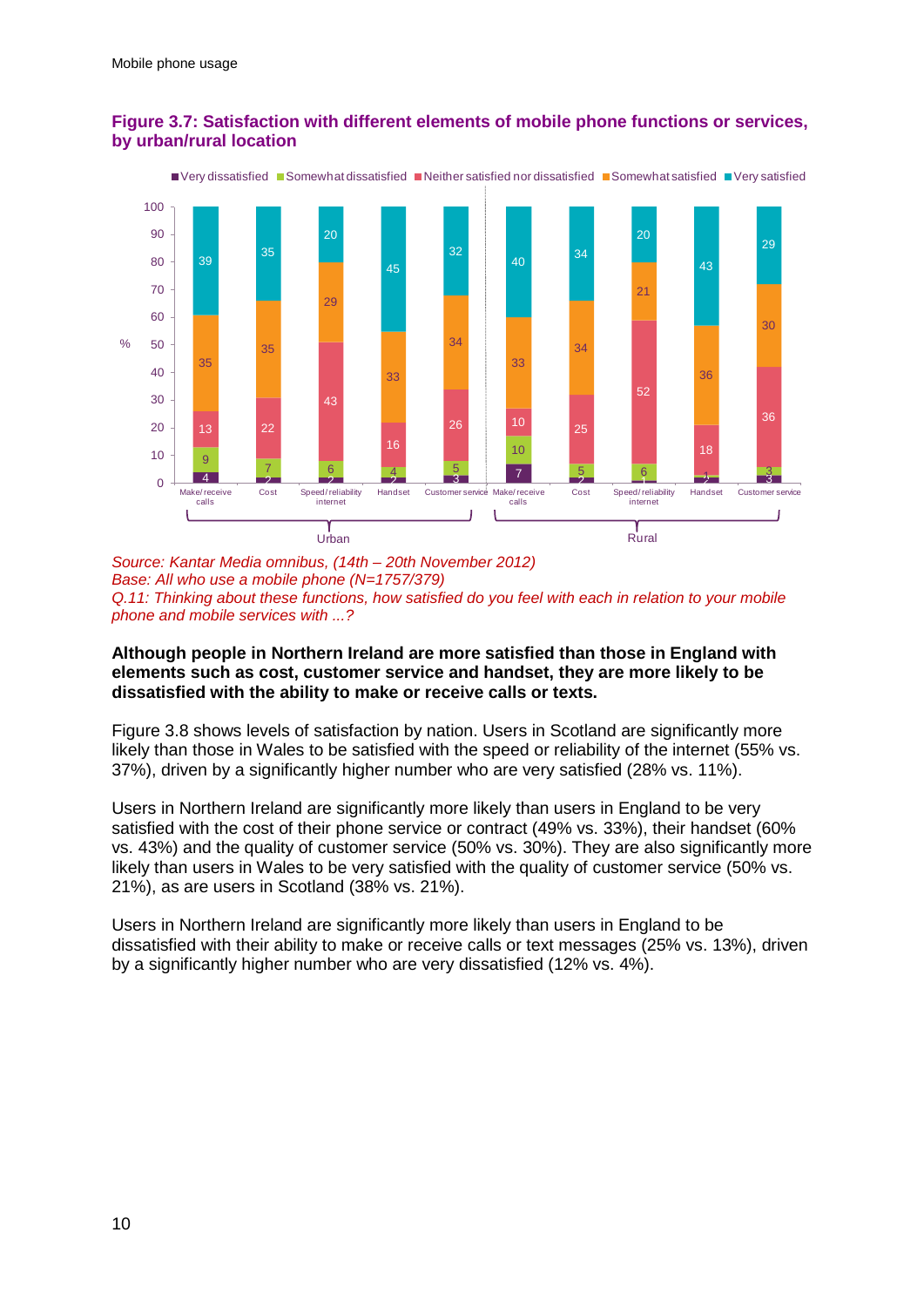![](_page_13_Figure_1.jpeg)

**Figure 3.8: Satisfaction mobile phone functions or services, by nation**

*Source: Kantar Media omnibus, (14th – 20th November 2012) Base: All who use a mobile phone (N=1743/195/95/103)*

*.*

*Q.11: Thinking about these functions, how satisfied do you feel with each in relation to your mobile phone and mobile services with ...?*

We also asked about overall satisfaction. Overall 81% of people are satisfied with their mobile provider and 6% are dissatisfied. There are no differences in levels of overall satisfaction by urban or rural location or by nation.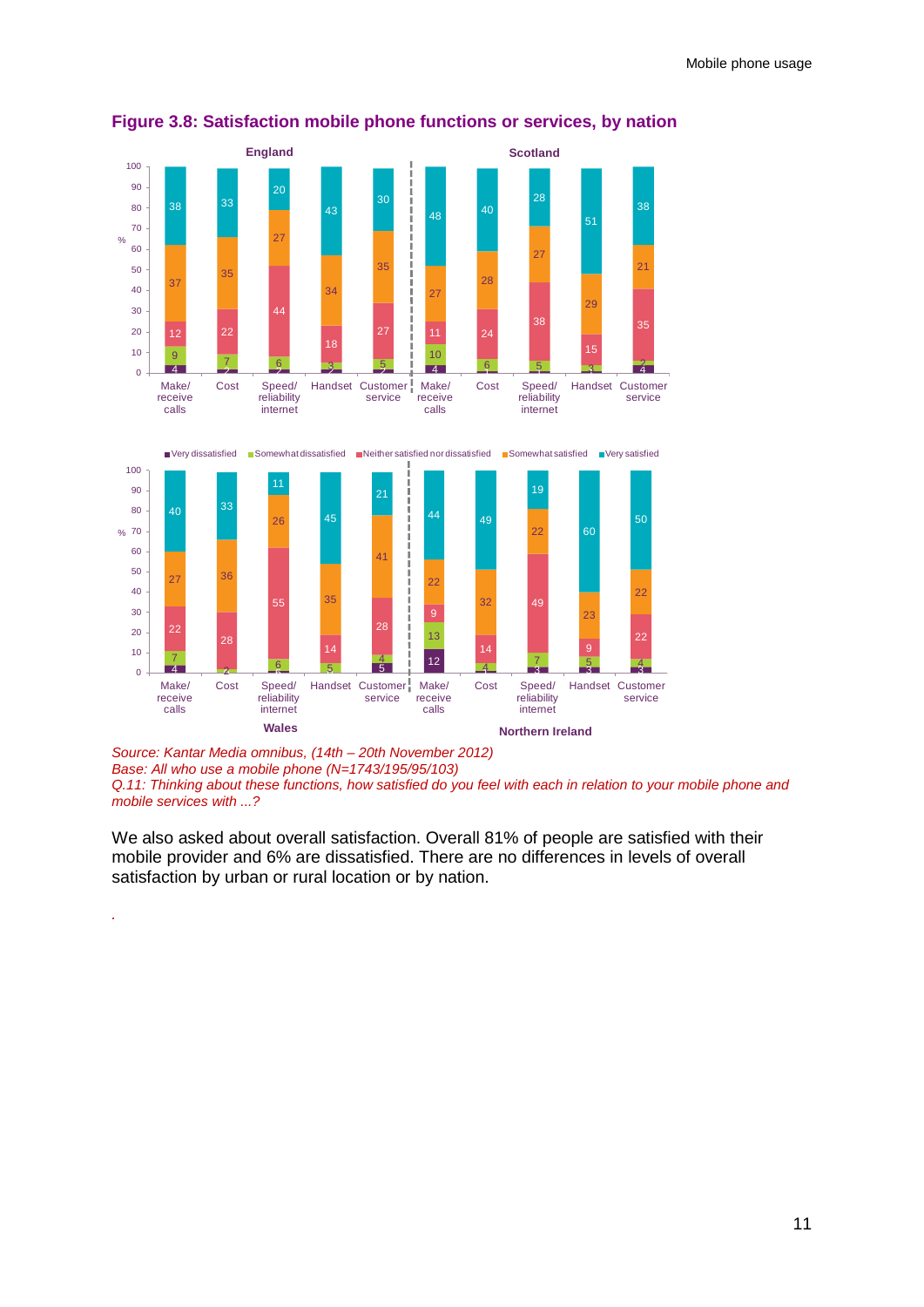## **Section 4**

# <span id="page-14-0"></span>Consumer experience of mobile phone reception

## **4.1 Important elements of mobile phone reception**

As well as asking about mobile reception within the context of the different functions or services, we also asked in more detail about the importance of and satisfaction with different aspects of mobile reception:

- Mobile reception (ability to make or receive calls)
- Good quality voice calls (can hear clearly and does not break-up)
- Calls are not cut off (before the call is completed)
- Text message sent/delivered without delay
- Ability to use the internet on your mobile

### **The ability to make and receive calls is the most important aspect of mobile phone reception**

As shown in Figure 4.1, the ability to make or receive calls and text messages is considered the most important among all age groups. Ability to use the internet was cited as most important by 7% of users. However, this rises to 14% when filtered to include only those who use the internet on their phone. It is also 14% among 16-34 year olds.

![](_page_14_Figure_12.jpeg)

**Figure 4.1: Importance of different elements of mobile reception, by age**

*Source: Kantar Media omnibus, (14th – 20th November 2012) Base: All who use a mobile phone (N=2136/818/692/626)*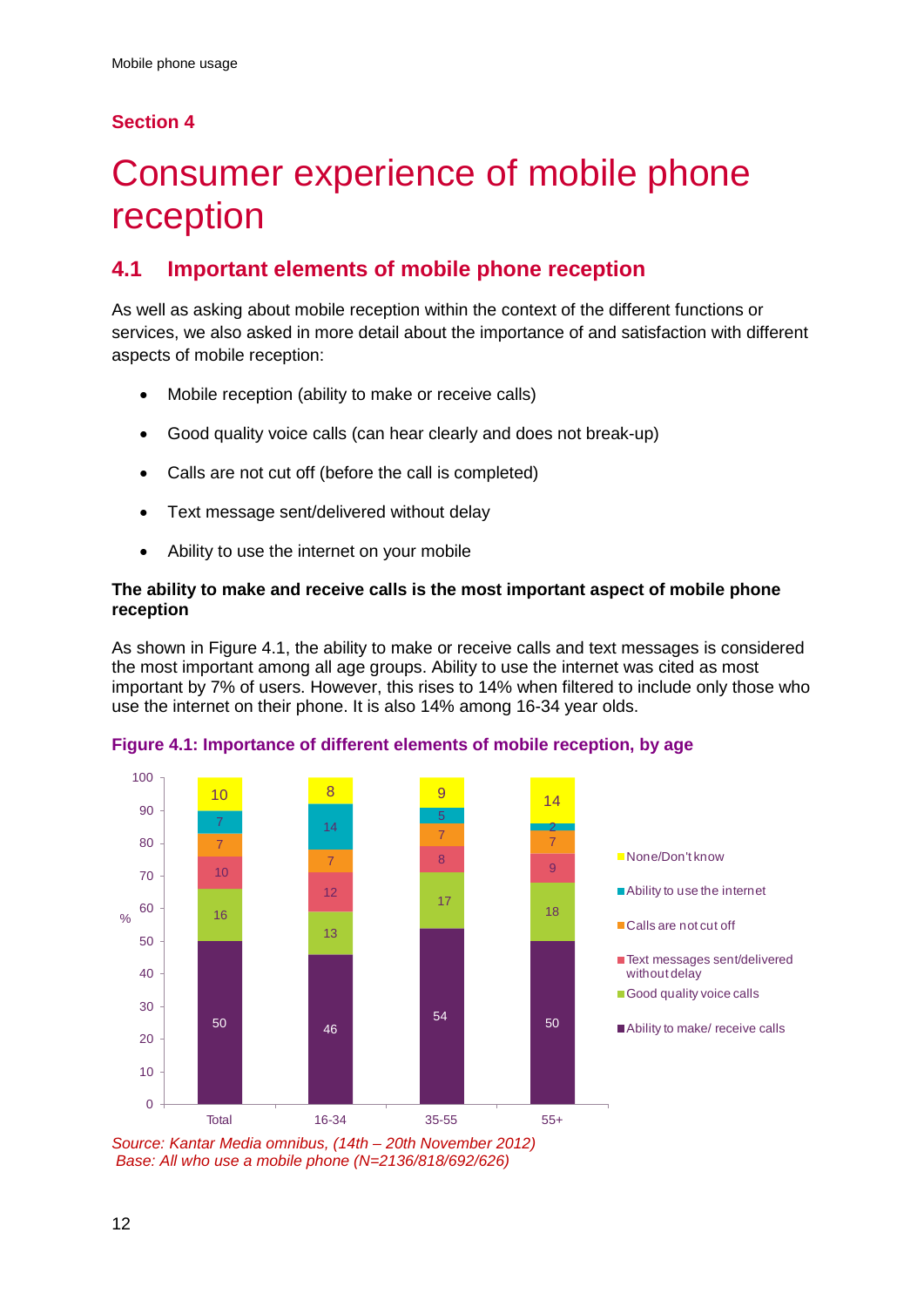#### *Q15: Which of the following aspects is most important to you when thinking about your mobile operator?*

### **The ability to make and receive calls is particularly important for mobile phone users in Northern Ireland and those in rural areas**

Mobile users in Northern Ireland are significantly more likely than those in England and Scotland to say that the ability to make or receive calls and texts is the most important aspect of mobile reception (68% v. 49% and 49%).

Rural users are significantly more likely than urban users to say that ability to make or receive calls and text messages is the most important (57% v. 48%). However, urban users are significantly more likely than rural users to say that good quality voice calls are the most important element (17% v. 11%).

![](_page_15_Figure_5.jpeg)

![](_page_15_Figure_6.jpeg)

*Source: Kantar Media omnibus, (14th – 20th November 2012) Base: All who use a mobile phone (N=2136/1743/195/95/103/1757/379 Q15: Which of the following aspects is most important to you when thinking about your mobile operator?* 

## **4.2 Satisfaction with elements of mobile phone reception**

### **Good quality voice calls receive the highest levels of satisfaction, followed by calls not being cut off**

Figure 4.3 shows that the element with the highest level of satisfaction is good quality voice calls (78%). This is followed by calls not getting cut off (75%), mobile reception (74%) and text messages sent/delivered without delay (also 74%).

The aspect with the lowest number of respondents saying they were satisfied was using the internet on a mobile at 48%, though this rises to 71% when filtered to only include those who use the internet on their mobile.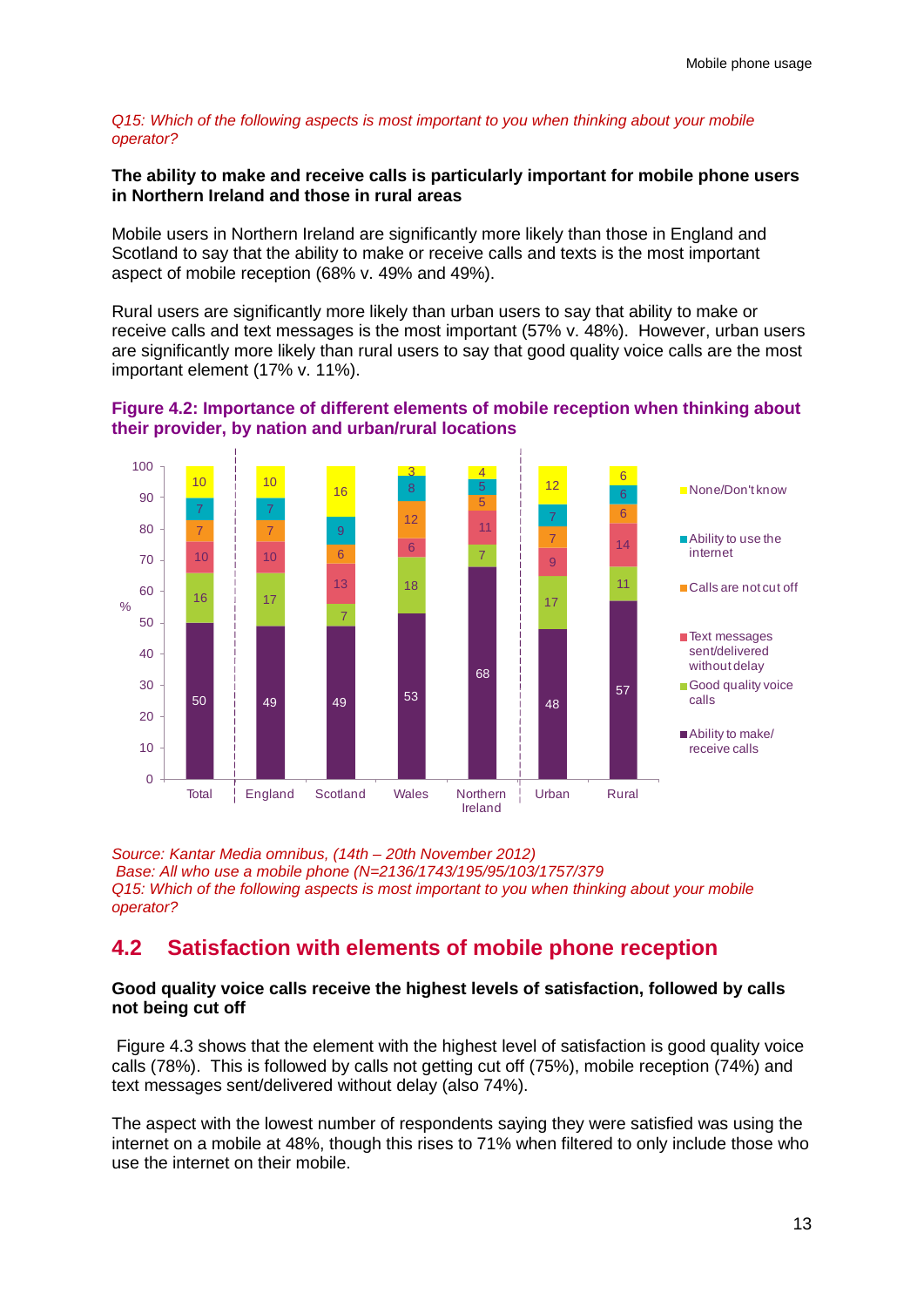|                                           | <b>Very</b><br>dissatisfied | <b>Somewhat</b><br>dissatisfied | <b>Neither</b><br>satisfied<br>/dissatisfied | <b>Somewhat</b><br>satisfied | <b>Very satisfied</b> |
|-------------------------------------------|-----------------------------|---------------------------------|----------------------------------------------|------------------------------|-----------------------|
| Ability to<br>make/receive<br>voice calls | 3                           | 8                               | 15                                           | 38                           | 36                    |
| Good quality<br>voice calls               | $\overline{2}$              | 6                               | 14                                           | 39                           | 39                    |
| Texts sent / no<br>delay                  | 2                           | 5                               | 19                                           | 35                           | 39                    |
| Calls not cut off                         | $\mathcal{P}$               | 7                               | 15                                           | 32                           | 43                    |
| Ability to use<br>internet                | $\mathcal{P}$               | 5                               | 44                                           | 26                           | 22                    |

### **Figure 4.3: Satisfaction with different aspects of mobile reception**

*Source: Kantar Media omnibus, (14th – 20th November 2012) Base: All who use a mobile phone (N=2136) Q16: How satisfied do you feel with each in relation to your mobile phone reception in the UK with ...?*

### **Rural users are more likely than those in urban areas to be very dissatisfied with their ability to make or receive calls**

Rural users are significantly more likely than those in urban areas to be very dissatisfied with their ability to make or receive calls (6% vs. 3%). They are also significantly more likely than those in urban areas to be neither satisfied nor dissatisfied with their ability to use the internet on their phone (55% vs. 42%).

### **Those living in Northern Ireland experience greater levels of dissatisfaction with their ability to make or receive calls and with the quality of voice calls than users in England or Scotland**

Figure 4.4 shows differences in satisfaction between the nations. Users in Scotland are significantly more likely than those in England to be very satisfied with having good quality voice calls (48% vs. 38%) and with having calls that are not cut off (54% vs. 42%). Users in Scotland are significantly more likely than those in Wales to say they are very satisfied with their text messages being sent or delivered without delay (46% vs. 28%) and also with their ability to use the internet (29% vs. 10%).

Users in Northern Ireland are significantly more likely than those in England or Scotland to be very dissatisfied with their ability to make or receive calls (10% vs. 3% and 2%) and with having good quality voice calls (7% vs. 2% and 0%). They are also significantly more likely than those in England to be very dissatisfied with 'calls not getting cut off' (6% vs. 2%) and dissatisfied with 'text messages sent/ delivered without delay' (15% vs. 6%), driven by a significantly higher number who are very dissatisfied (7% vs. 1%).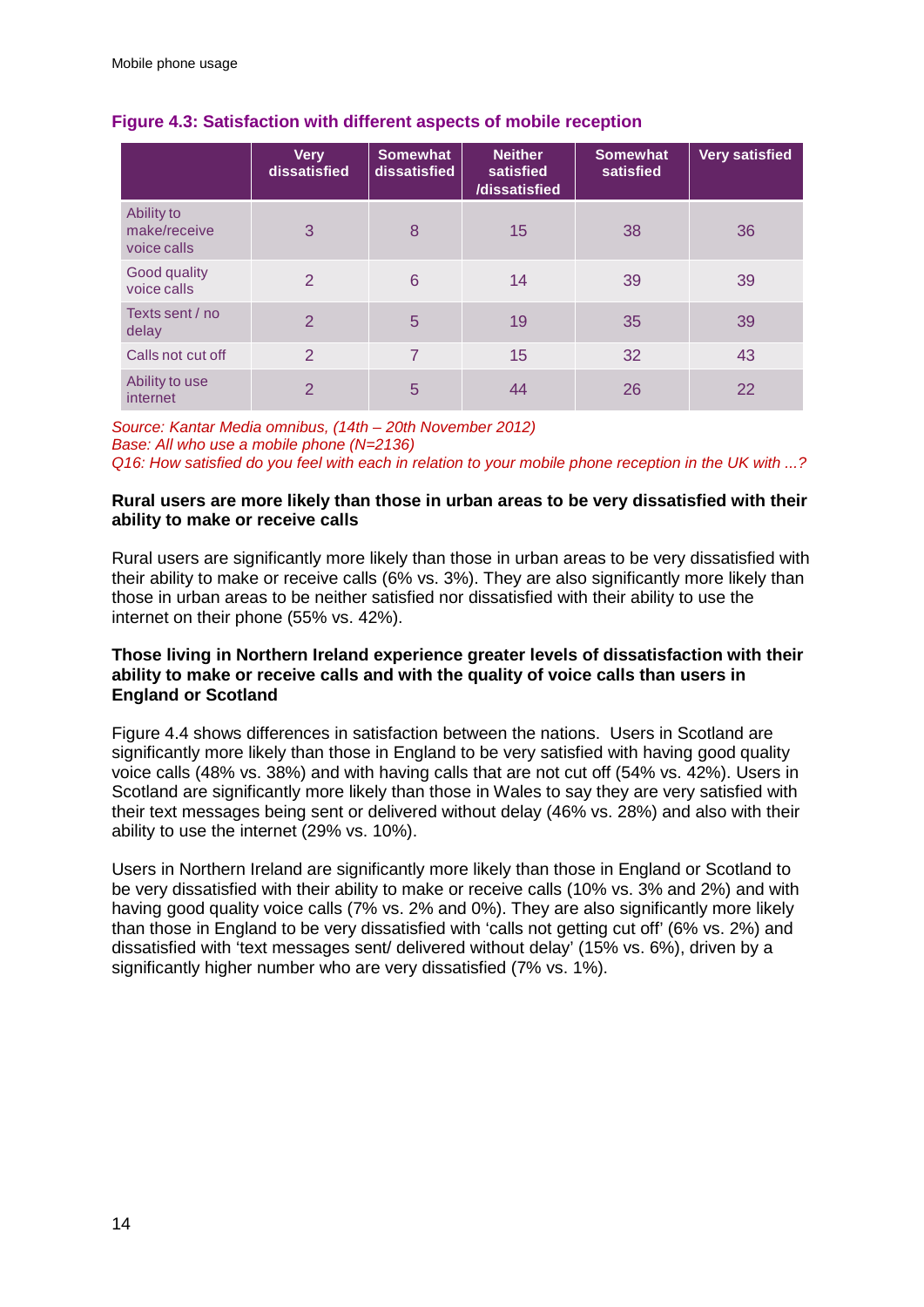![](_page_17_Figure_1.jpeg)

### **Figure 4.4: Satisfaction with different aspects of mobile reception, by nation**

![](_page_17_Figure_3.jpeg)

![](_page_17_Figure_4.jpeg)

*Source: Kantar Media omnibus, (14th – 20th November 2012) Base: All who use a mobile phone (N=1743/195/95/103) Q16: How satisfied do you feel with each in relation to your mobile phone reception in the UK with ...?*

## **4.3 Problems experienced with mobile phone reception**

Respondents were asked if they had ever experienced a range of different problems with their mobile reception, specifically:

- No signal/reception on phone
- Unable to make/connect a call (even though the phone shows 'bars' present)
- Poor sound quality/calls break up
- Call ends unexpectedly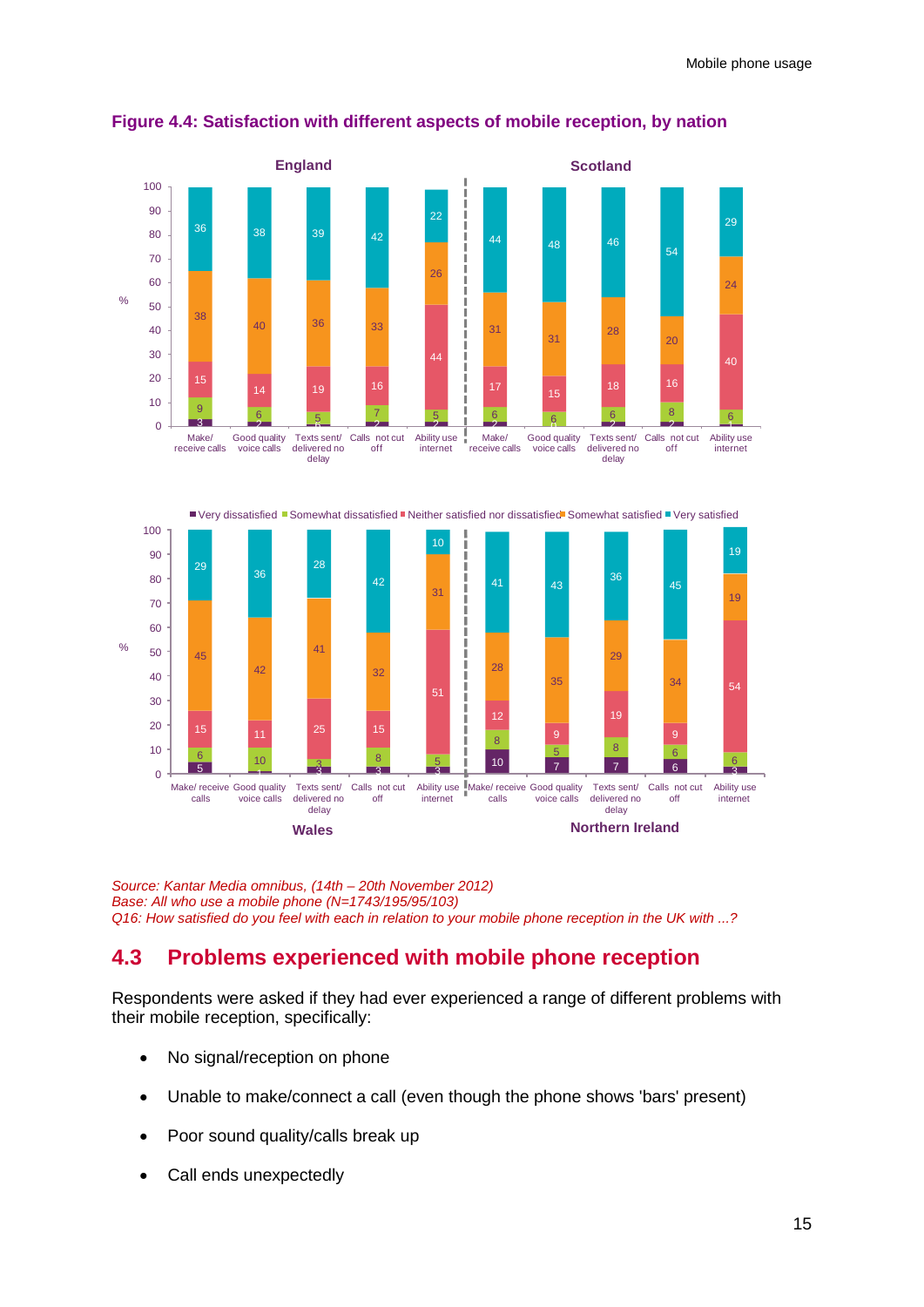- Unable to send text message
- Text message does not arrive or arrives late
- Unable to use mobile internet
- Unable to send or receive emails

### **Over half of users have ever experienced problems with their mobile phone reception**

As shown in Figure 4.5, just over half (53%) of users have ever experienced any issues with mobile reception, with 12% experiencing four or more problems. The mean number of problems experienced is 2.4.

The most common problem is having no signal/reception on the phone (34%), followed by: poor sound quality/sound breaks up, calls ending unexpectedly and being unable to use the mobile internet (all 15%); being unable to make/connect a call even though the phone shows bars present and text messages that do not arrive or arrive late (both 13%); being unable to send text messages (12%); and being unable to send or receive emails (8%).

There are no statistically significant differences in the likelihood of having experienced these problems between users living in rural and urban locations.

![](_page_18_Figure_9.jpeg)

![](_page_18_Figure_10.jpeg)

*Source: Kantar Media omnibus, (14th – 20th November 2012) Base: All who use a mobile phone (N=2136/1757/379) Q13: Thinking about your mobile reception with ... in the UK, do you ever experience any of the following issues?*

### **Three quarters of mobile phone users in Northern Ireland have experienced problems with reception**

Figure 4.6 shows the differences in experiencing problems with mobile reception by nation. Mobile users in Northern Ireland are significantly more likely than those in England, Scotland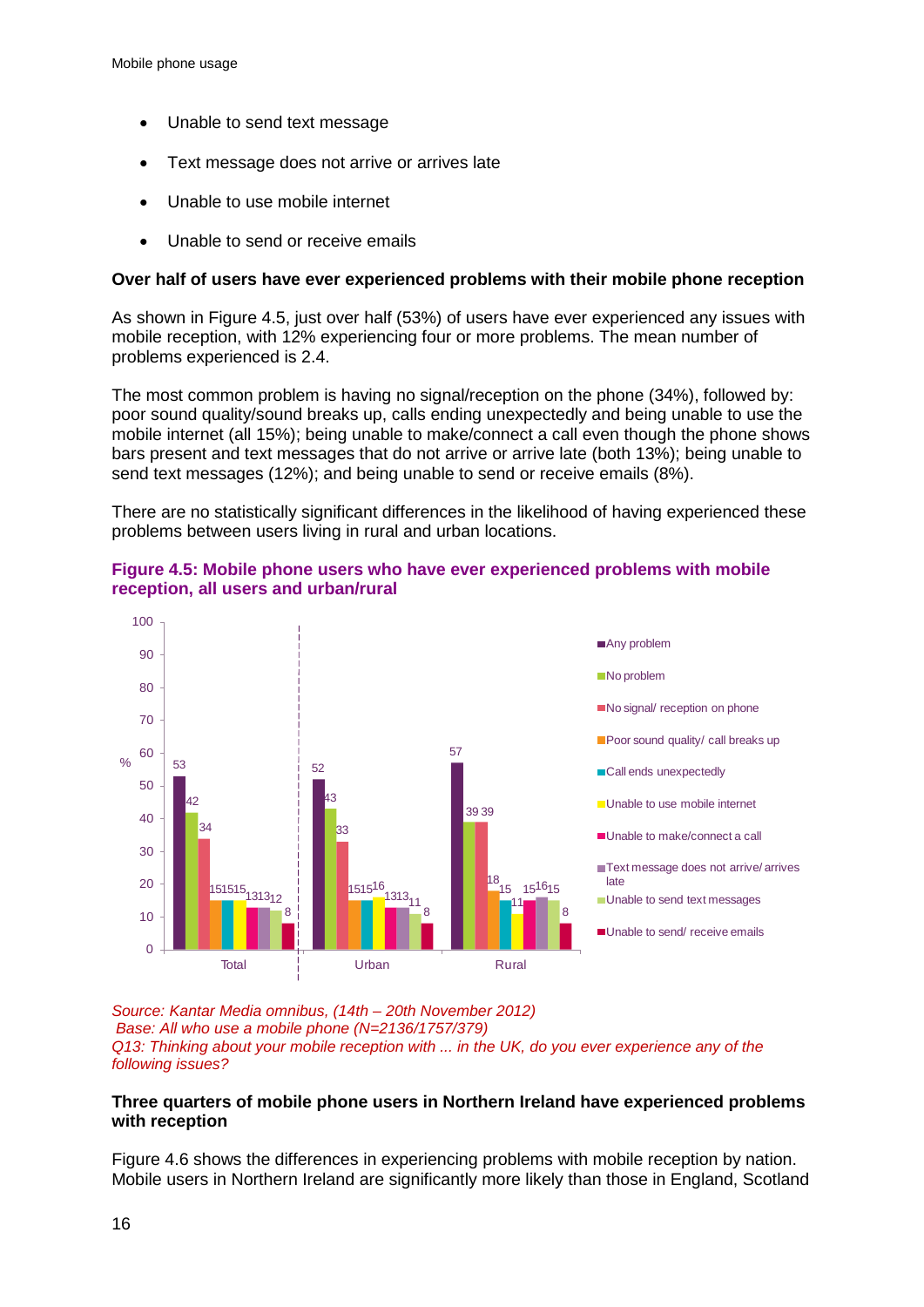and Wales to ever experience a problem (75% vs. 52%, 51% and 60%). Thirty two per cent of people is Northern Ireland have experienced four or more problems.

Mobile users in Northern Ireland are significantly more likely than users in England, Scotland and Wales to have experienced: calls that end unexpectedly (30% vs. 14%, 13% and 14%); being unable to make or connect a call (34% vs. 12%, 12% and 11%); a text message that does not arrive or arrives late (33% vs. 12%, 12% and 16%); and being unable to send or receive text messages (30% vs. 12%, 9% and 11%). .

Users in Northern Ireland are significantly more likely than users in England or Scotland to have experienced having no signal or reception on their phone (59% vs. 32% and 31%) and being unable to use the mobile internet (25% vs. 15% and 9%). They are also significantly more likely than users in England to have ever experienced poor sound quality or a call breaking up (26% vs. 15%).

Users in Wales are significantly more likely than those in Scotland to have ever been unable to use the mobile internet (22% vs. 9%).

Users in England and Scotland are significantly more likely than those in Northern Ireland to have had no problems with mobile reception (43% and 48% vs. 24%).

![](_page_19_Figure_6.jpeg)

**Figure 4.6: Mobile phone users who have ever experienced problems with reception, by nation**

*Source: Kantar Media omnibus, (14th – 20th November 2012) Base: All who use a mobile phone (N=1743/195/95/103) Q13: Thinking about your mobile reception with ... in the UK, do you ever experience any of the following issues?*

### **Almost a third of those who have experienced issues with their mobile phones frequently have problems with poor sound quality or calls breaking up**

We also asked those who have experienced a problem how often these problems occurred. These users reported similar levels of frequency across the range of problems we asked about. This is illustrated in Figure 4.7.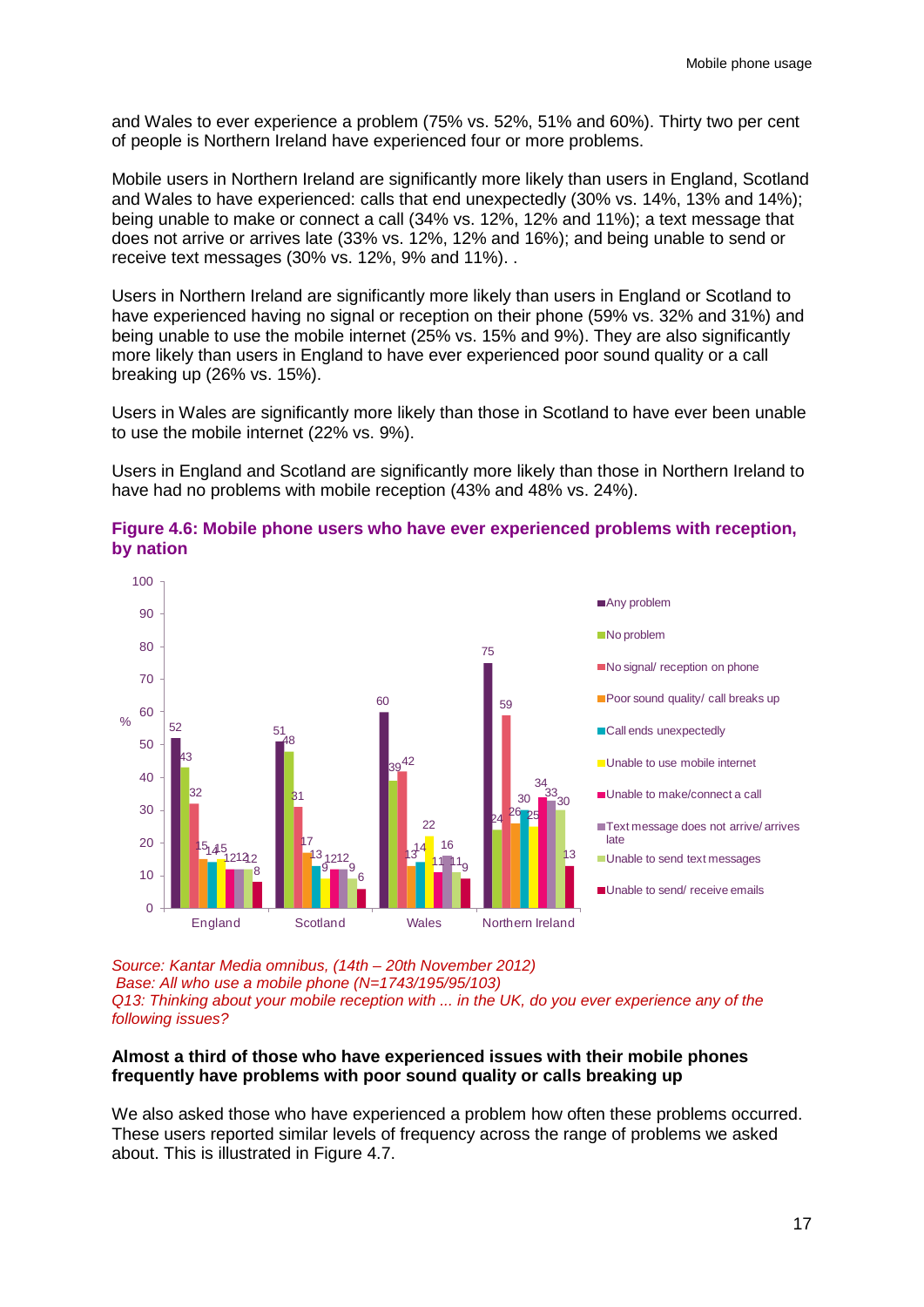Having no signal or reception on the phone is experienced most frequently, with 10% of mobile users saying they experience this frequently. The frequency is similar across the other problems we asked about, with between two and five per cent of mobile users frequently experiencing these.

The issues experienced most infrequently are being unable to send or receive emails, reported as being rarely experienced by 2% of mobile users.

![](_page_20_Figure_3.jpeg)

#### **Figure 4.7: Frequency of mobile reception problems, all users**

*Source: Kantar Media omnibus, (14th – 20th November 2012) Base: All who use a mobile phone (N=2136) Q14: And how often do you experience these issues with mobile reception?*

There are no statistically significant differences in frequency between users in urban and rural areas who have experienced problems. Among the nations the only difference is that mobile users in Northern Ireland are significantly more likely than those in Scotland to frequently have no signal/reception on the phone (24% vs. 5%)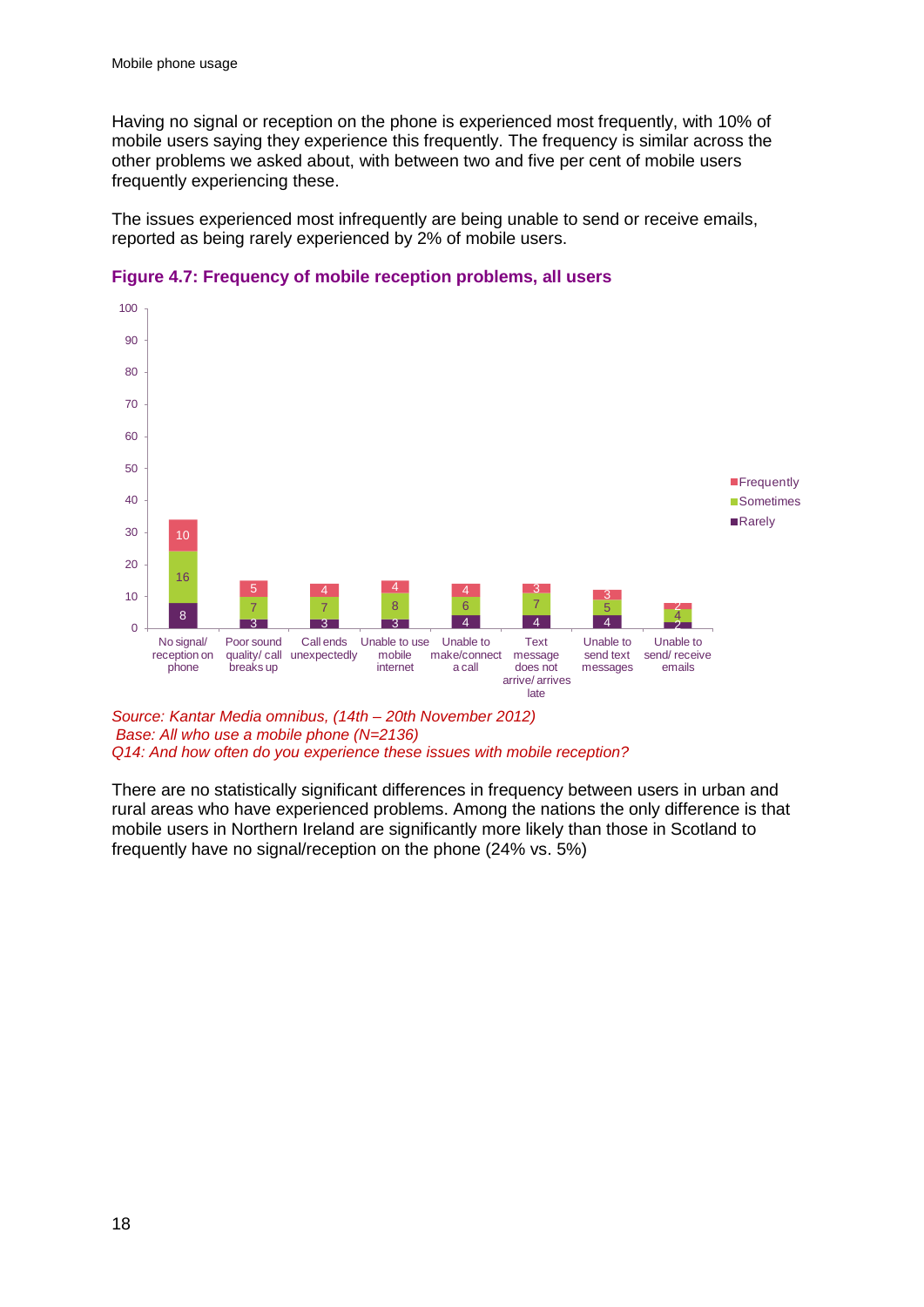### **Section 5**

-

# <span id="page-21-0"></span>Making calls in different locations

Respondents were asked about a range of locations in which they might make calls, how important it was to be able to make calls in these locations and how satisfied they were with their ability to do so. The locations asked about were:

- Indoors at home
- Indoors at work place or place of study
- Indoors in general e.g. building other than work, school or home
- Outdoors around places I go to regularly, e.g. home, work, school
- Outdoors in rural areas
- Outdoors in urban areas
- Reception whilst travelling by road (asked only of respondents who travel by road)<sup>[3](#page-21-1)</sup>
- Reception whilst travelling by rail (asked only of respondents who travel by rail)

## **5.1 Attitudes to making calls in different locations**

### **Although regularly visited outdoor places are cited as the most important location in which to be able to make a call, rural outdoor locations are where there is the greatest gap between levels of importance and satisfaction**

As shown in Figure 5.1, of all the locations listed users place the highest importance on the ability to make calls in regularly visited outdoor places (87%). Making calls outdoors in urban areas (84%) and also at home (83%) are also seen as important. The highest levels of satisfaction are with the ability to make calls outdoors in 'places I go to regularly' and outdoors in urban areas (both 78%).

Although of lower importance relatively, making calls outdoors in rural areas shows the largest gap between how important this is to users and how satisfied they are (-13%). The location with the lowest importance relatively is from work or a place of study (70%) which also demonstrates the smallest gap in terms of the difference with satisfaction.

<span id="page-21-1"></span> $3$  Responses to the questions on road and rail are reported in Annex 2: Rail and road users.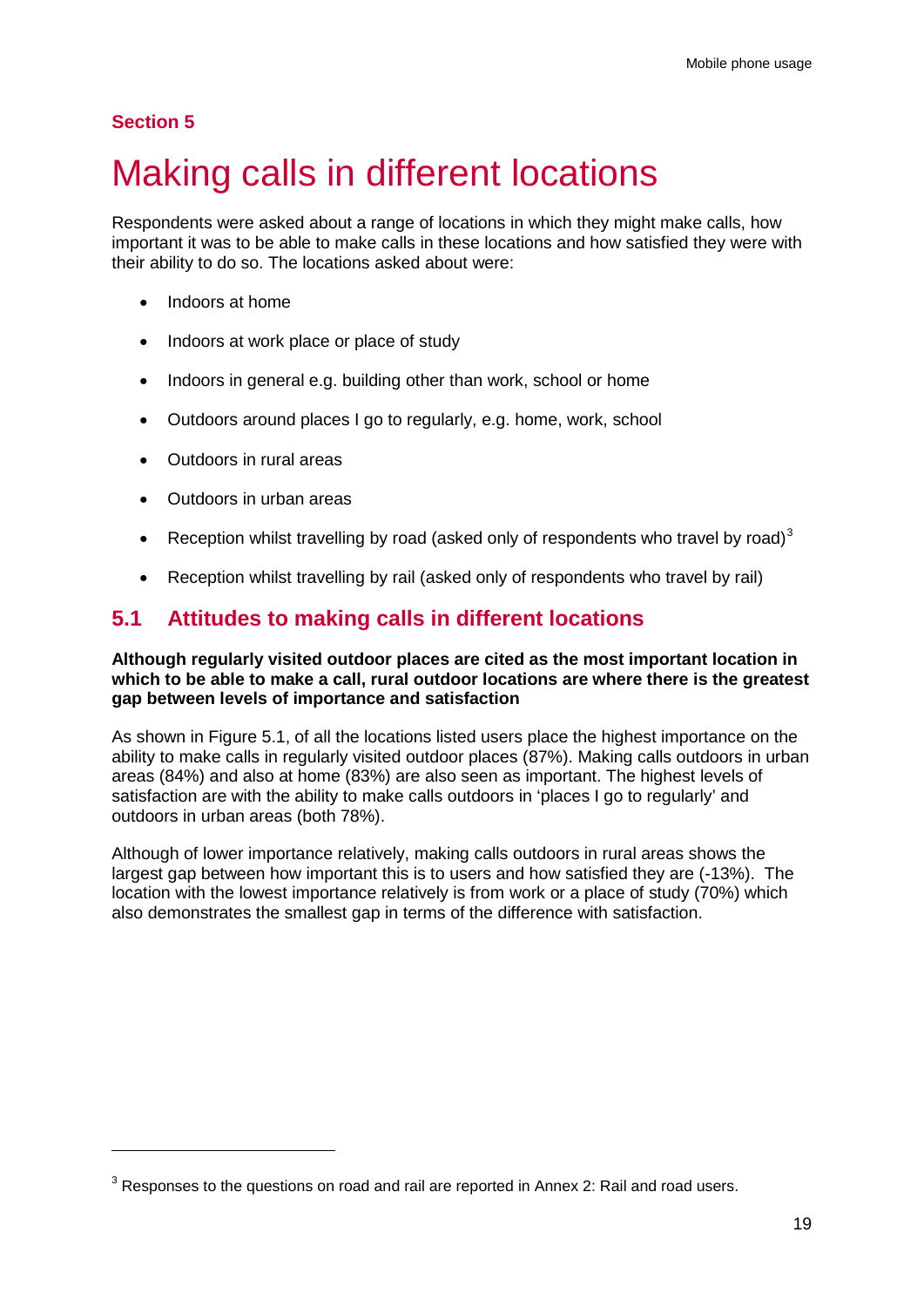![](_page_22_Figure_1.jpeg)

### **Figure 5.1: Importance of and satisfaction with the ability to make calls in different locations, all users**

*Source: Kantar Media omnibus, (14th – 20th November 2012) Base: All who use a mobile phone (N=2136) Q17: How important is it for you to be able to make calls in the following locations? Q18: How satisfied do you feel with the ability to make calls in each of these locations?*

### **The ability to make calls on their mobile phones at home and in rural outdoor locations are significantly more important to users in Northern Ireland than anywhere else in the UK**

Figure 5.2 shows the overall figures for importance of and satisfaction with the ability to make calls in different locations by nation.

The ability to make calls on their mobile phones at home is significantly more important to users in Northern Ireland than anywhere else in the UK with 92% of users here stating that this is either important or very important, compared to 82% in England, 83% in Wales and 86% in Scotland. Making calls outdoors in rural locations is also significantly more important to mobile users in Northern Ireland compared to the other nations in the UK (93% v 79% in England, 84% in Scotland and 87% in Wales).

Users in Wales and Northern Ireland are significantly more likely than users in England or Scotland to say that being able to make a call outdoors around places they go to regularly is important (96% and 94% vs. 86% and 90%).

As with the UK average, the largest gap between importance and satisfaction in each of the nations is for the ability to make calls outdoors in rural locations.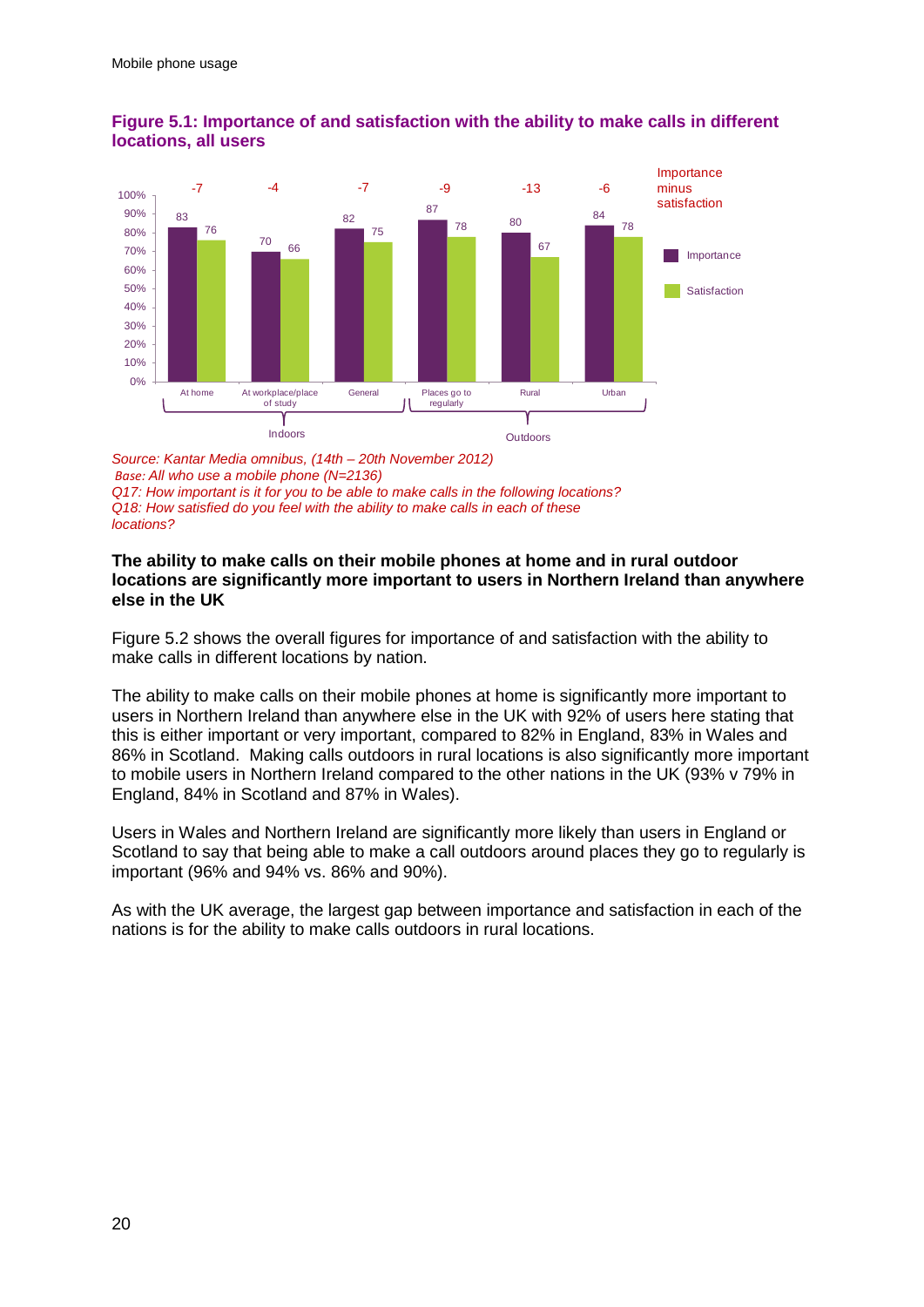|                                   |                     | <b>Indoor</b> |                        | <b>Outdoor</b> |                           |              |              |
|-----------------------------------|---------------------|---------------|------------------------|----------------|---------------------------|--------------|--------------|
|                                   |                     | Home          | Work/place<br>of study | <b>General</b> | Places go to<br>regularly | <b>Rural</b> | <b>Urban</b> |
|                                   | Importance          | 83            | 70                     | 82             | 87                        | 80           | 84           |
| <b>UK</b>                         | <b>Satisfaction</b> | 76            | 66                     | 75             | 78                        | 67           | 78           |
|                                   | $S-I$               | $-7$          | $-4$                   | $-7$           | $-9$                      | $-13$        | $-6$         |
|                                   | Importance          | 82            | 70                     | 81             | 86                        | 79           | 83           |
| <b>England</b>                    | <b>Satisfaction</b> | 76            | 66                     | 74             | 78                        | 67           | 77           |
|                                   | $S-I$               | $-6$          | $-4$                   | $-7$           | $-8$                      | $-12$        | $-6$         |
|                                   | Importance          | 86            | 71                     | 89             | 90                        | 84           | 88           |
| <b>Scotland</b>                   | <b>Satisfaction</b> | 80            | 66                     | 80             | 82                        | 71           | 80           |
|                                   | $S-I$               | $-6$          | $-5$                   | $-19$          | $-8$                      | $-13$        | $-8$         |
|                                   | Importance          | 83            | 73                     | 85             | 96                        | 87           | 90           |
| <b>Wales</b>                      | <b>Satisfaction</b> | 77            | 68                     | 75             | 84                        | 62           | 77           |
|                                   | $S-I$               | $-6$          | $-5$                   | $-10$          | $-12$                     | $-25$        | $-13$        |
|                                   | Importance          | 92            | 76                     | 91             | 94                        | 93           | 90           |
| <b>Northern</b><br><b>Ireland</b> | <b>Satisfaction</b> | 72            | 58                     | 77             | 76                        | 70           | 80           |
|                                   | $S-I$               | $-20$         | $-18$                  | $-14$          | $-18$                     | $-23$        | $-10$        |

### **Figure 5.2: Net importance of / satisfaction with the ability to make calls in different locations, by nation**

*Source: Kantar Media omnibus, (14th – 20th November 2012)*

*Base: All who use a mobile phone (N=2136/1743/195/95/103)* 

*Q17: How important is it for you to be able to make calls in the following locations?*

*Q18: How satisfied do you feel with the ability to make calls in each of these locations?*

*Net figures shown for very important/somewhat important and very satisfied/somewhat satisfied*

### **Users in urban areas are significantly more likely than those in rural areas to say the ability to make calls indoors at their place of work or study is important**

Figure 5.3 shows importance and satisfaction among urban and rural users. Generally the pattern is similar to that for the UK overall: the most important location for making calls is outdoors around places they go to regularly (88% and 87%) and the largest gap between importance and satisfaction is for the ability to make calls in rural locations.

However, users in urban areas are significantly more likely than those in rural areas to say the ability to make calls indoors at their place of work or study is important (72% vs. 64%), while users in rural areas are significantly more likely to say that the ability to make calls outdoors in rural areas is important (86% vs. 79%).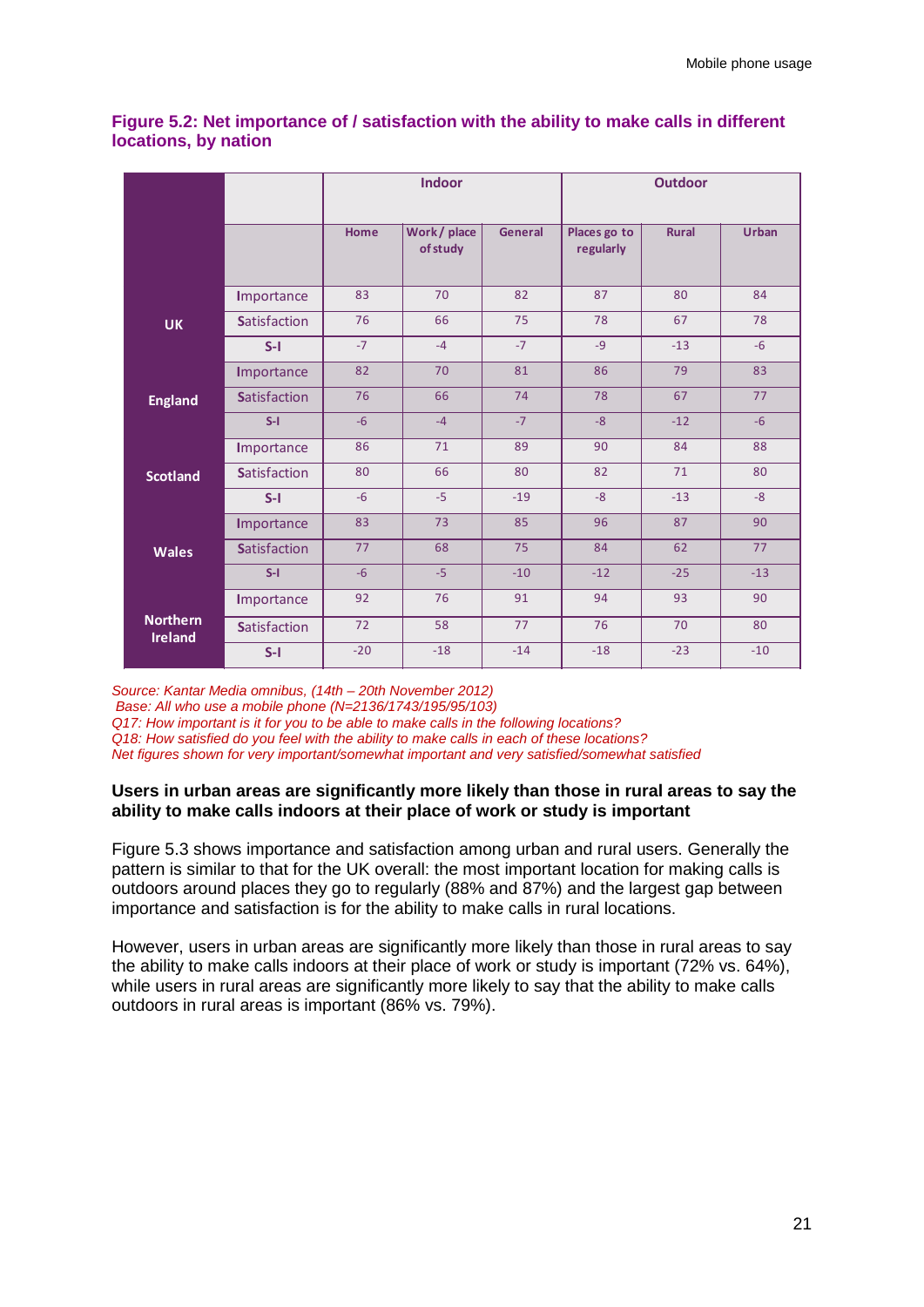|              |                     | <b>Indoor</b> |                            | <b>Outdoor</b> |                                     |              |              |
|--------------|---------------------|---------------|----------------------------|----------------|-------------------------------------|--------------|--------------|
|              |                     | Home          | Work/<br>place of<br>study | <b>General</b> | <b>Places go</b><br>to<br>regularly | <b>Rural</b> | <b>Urban</b> |
|              | Importance          | 83            | 70                         | 82             | 87                                  | 80           | 84           |
| <b>UK</b>    | <b>Satisfaction</b> | 76            | 66                         | 75             | 78                                  | 67           | 78           |
|              | $S-I$               | $-7$          | $-4$                       | $-7$           | $-9$                                | $-13$        | $-6$         |
|              | Importance          | 80            | 64                         | 82             | 88                                  | 86           | 85           |
| <b>Rural</b> | <b>Satisfaction</b> | 74            | 62                         | 73             | 76                                  | 70           | 80           |
|              | $S-I$               | $-6$          | $-2$                       | $-9$           | $-12$                               | $-16$        | $-5$         |
|              | Importance          | 84            | 72                         | 82             | 87                                  | 79           | 84           |
| <b>Urban</b> | <b>Satisfaction</b> | 77            | 66                         | 75             | 79                                  | 67           | 77           |
|              | $S-I$               | $-7$          | $-6$                       | $-7$           | $-8$                                | $-12$        | $-7$         |

### **Figure 5.3: Net importance of / satisfaction with the ability to make calls in different locations, by rural / urban users**

*Source: Kantar Media omnibus, (14th – 20th November 2012) Base: All who use a mobile phone (N=2136/1757/379) Q17: How important is it for you to be able to make calls in the following locations? Q18: How satisfied do you feel with the ability to make calls in each of these locations? Net figures shown for very important/somewhat important and very satisfied/somewhat satisfied*

### **Compared to 12 months ago, the ability to make calls at home achieves both the highest perceived improvement in satisfaction levels and also the highest increase in levels of dissatisfaction**

We also asked whether respondents were more or less satisfied with their ability to make calls in each of the locations compared to 12 months ago. The results are set out in Figure 5.4 below. The ability to make calls at home achieves both the highest perceived improvement in satisfaction levels and the highest increase in levels of dissatisfaction. For all locations more people say they are more satisfied than less satisfied with the ability to make calls than they were twelve months ago.

We analysed these findings by whether the respondent had changed provider within the last twelve months. Those who have changed provider in the twelve months prior to the survey are no more or less likely than those who have not to say they are more or less satisfied with their ability to make calls in any of the locations we asked about.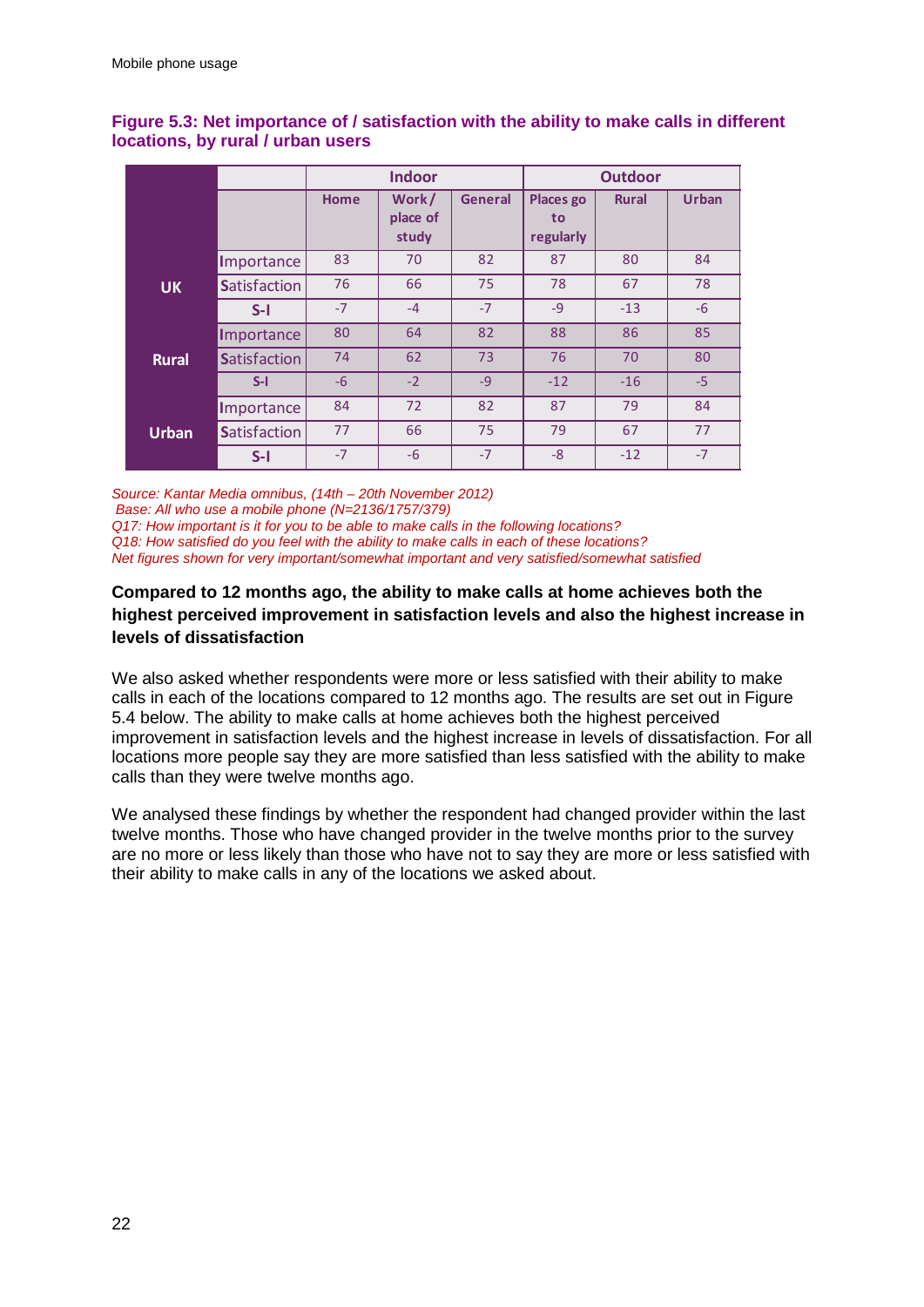### **Figure 5.4: Change in levels of satisfaction with ability to make calls in different locations compared to 12 months ago, all users**

![](_page_25_Figure_2.jpeg)

*Source: Kantar Media omnibus, (14th – 20th November 2012)*

*Base: All who use a mobile phone (N=2136)* 

*Q19: Compared to 12 months ago, are you MORE satisfied with the ability to make phone calls with ... in any of the following locations?*

*Q20: Compared to 12 months ago, are you LESS satisfied with the ability to make phone calls with ... in any of the following locations?*

### **Users in Northern Ireland are significantly more likely than users in other nations to be less satisfied than they were twelve months ago**

Compared to 12 months ago there are no significant differences by nation in increased satisfaction with the ability to make calls in any of the locations. However, users in Northern Ireland are significantly more likely than users in other nations to be less satisfied than they were twelve months ago.

Looking at the findings in detail, set out in Figure 5.5 below, we see that users in Northern Ireland are: significantly more likely than users in England to be less satisfied with their ability to make calls indoors at home (15% vs. 7%); significantly more likely than users in England and Scotland to be less satisfied with their ability to make calls indoors at their workplace or place of study (11% vs. 4% and 2%); significantly more likely than users in England, Scotland and Wales to be less satisfied with their ability to make calls indoors in general (12% vs. 5%, 3% and 2%); significantly more likely than users in England and Scotland to be less satisfied with their ability to make calls outdoors around places they go to regularly (13% vs. 4% and 2%) and outdoors in rural areas (12% vs. 5% and 3%); and significantly more likely than users in England, Scotland and Wales to be less satisfied with their ability to make calls outdoors in urban areas (12% vs. 4%, 3% and 0%).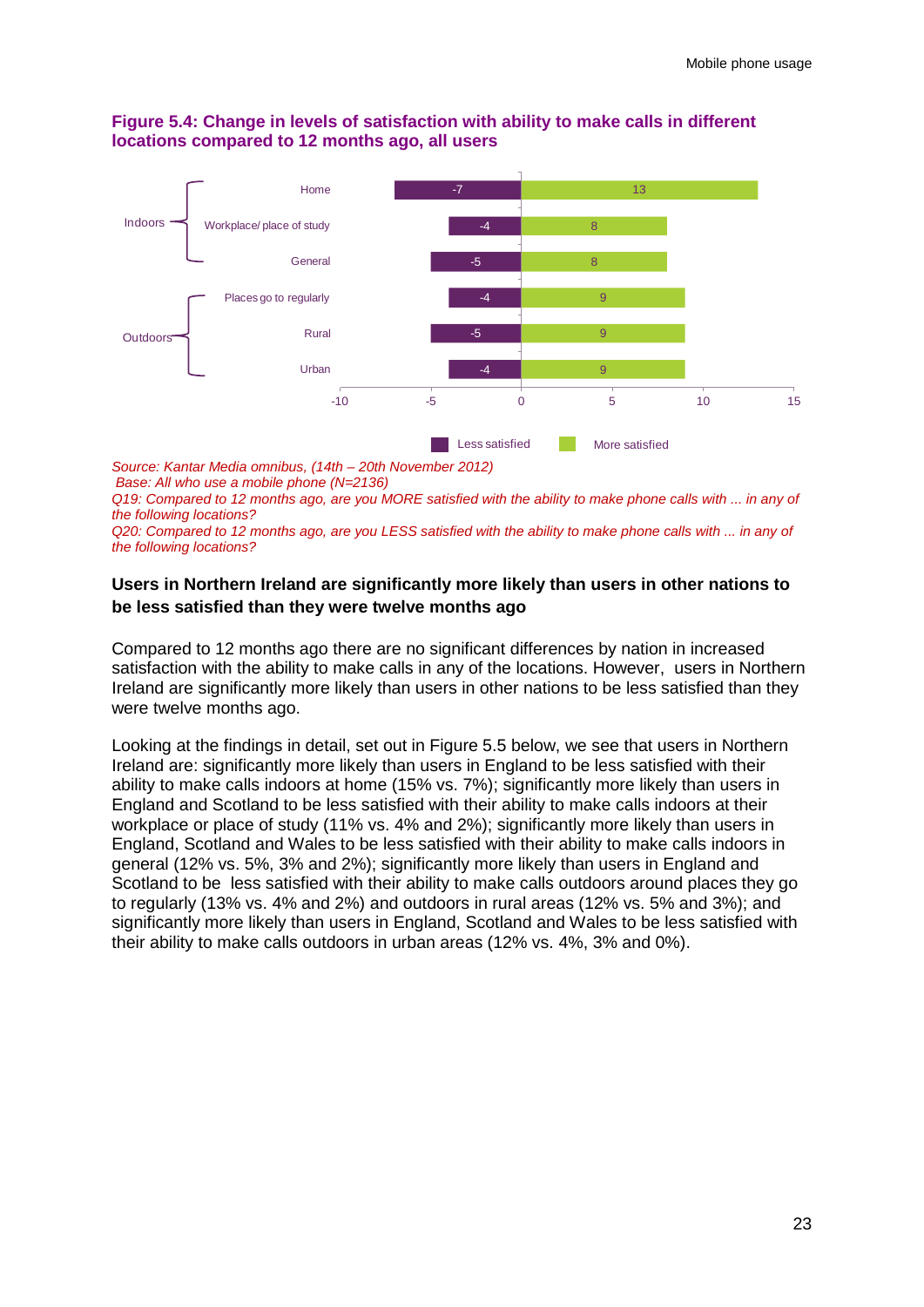![](_page_26_Figure_1.jpeg)

### **Figure 5.5: Change in levels of satisfaction with ability to make calls in different locations compared to 12 months ago, by nation**

*Source: Kantar Media omnibus, (14th – 20th November 2012) Base: All who use a mobile phone (N=2136/1743/195/95/103) Q19: Compared to 12 months ago, are you MORE satisfied with the ability to make phone calls with ... in any of the following locations? Q20: Compared to 12 months ago, are you LESS satisfied with the ability to make phone calls with ... in any of the following locations?*

There are no statistically significant differences in changes to satisfaction levels between urban and rural mobile users.

## **5.2 Problems making calls in different locations**

### **Outdoor rural locations are where people are most likely to have ever experienced a problem in making calls, though indoors at home is where they most frequently experience problems**

We also asked respondents how often they experienced problems making calls in the different locations. The location most commonly cited as a place where they have ever experienced problems making a call is outdoors in rural areas, with 67% ever experiencing a problem here and 38% experiencing problems either sometimes or frequently.

The location where people experience problems most frequently is indoors at home, with 13% frequently experiencing problems here. The location where users are least likely to have ever experienced a problem is at their workplace or place of study, cited by 56%.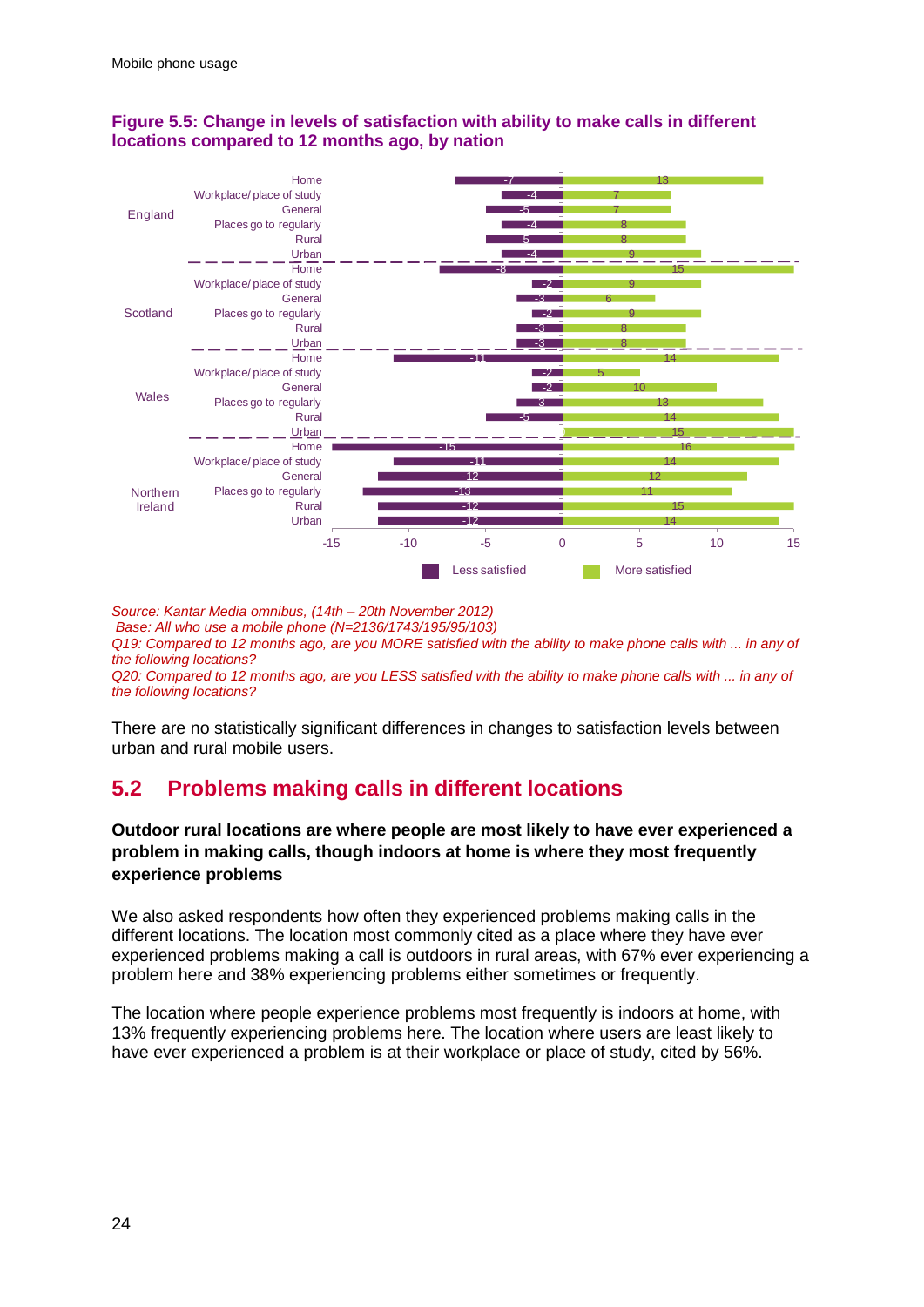![](_page_27_Figure_1.jpeg)

**Figure 5.6: Frequency of experiencing problems making calls in different locations, all users**

*Source: Kantar Media omnibus, (14th – 20th November 2012) Base: All who use a mobile phone (N=2136) Q21: Again, still thinking specifically about making phone calls on your mobile through ..., how often, if at all, do you experience problems with making phone calls in the following locations?*

### **People in Northern Ireland are significantly more likely to have ever experienced any problems in any location than those in the other nations**

Figure 5.7 sets out the incidence of problems by location across the nations. Users in Northern Ireland are significantly more likely to have ever experienced any problems in any of the locations than users in the other nations. Users in Northern Ireland are also more likely to experience problems on a frequent basis, especially compared to users in England or Scotland.

![](_page_27_Figure_6.jpeg)

**Figure 5.7: Frequency of experiencing problems making calls in different locations, by nation**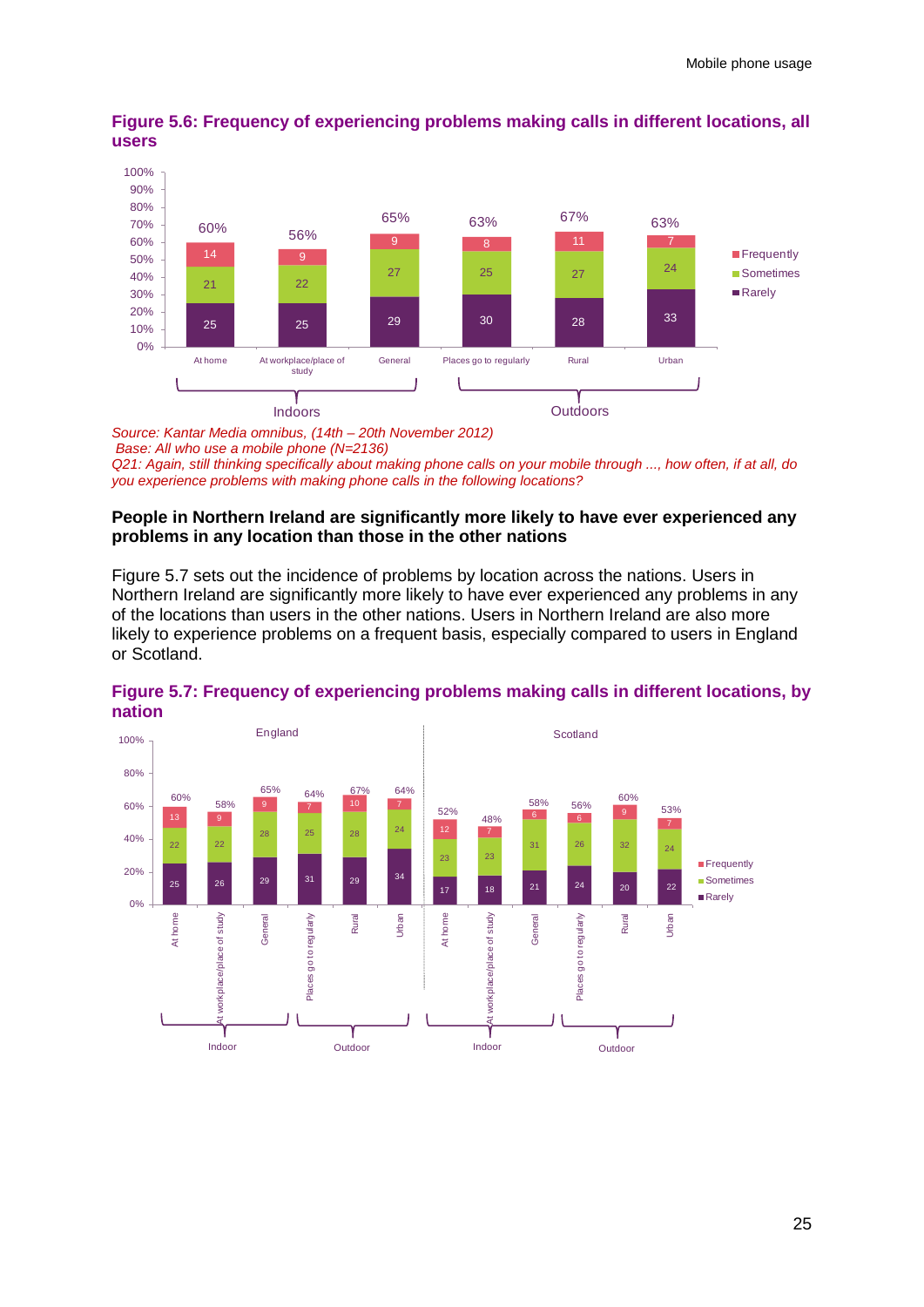![](_page_28_Figure_1.jpeg)

*Source: Kantar Media omnibus, (14th – 20th November 2012) Base: All who use a mobile phone (N=1743/195/95/103) Q21: Again, still thinking specifically about making phone calls on your mobile through ..., how often, if at all, do you experience problems with making phone calls in the following locations?*

Figure 5.8, below, compares users living in urban areas with those living in rural areas. Although a similar proportion claim to have ever experienced a problem with making calls in outdoor rural locations (67%), those based in rural areas are significantly more likely to experience these problems more frequently.

![](_page_28_Figure_4.jpeg)

### **Figure 5.8: Frequency of experiencing problems making calls in different locations, by urban/rural users**

*Source: Kantar Media omnibus, (14th – 20th November 2012) Base: All who use a mobile phone (N=1757/379)* 

*Q21: Again, still thinking specifically about making phone calls on your mobile through ..., how often, if at all, do you experience problems with making phone calls in the following locations?*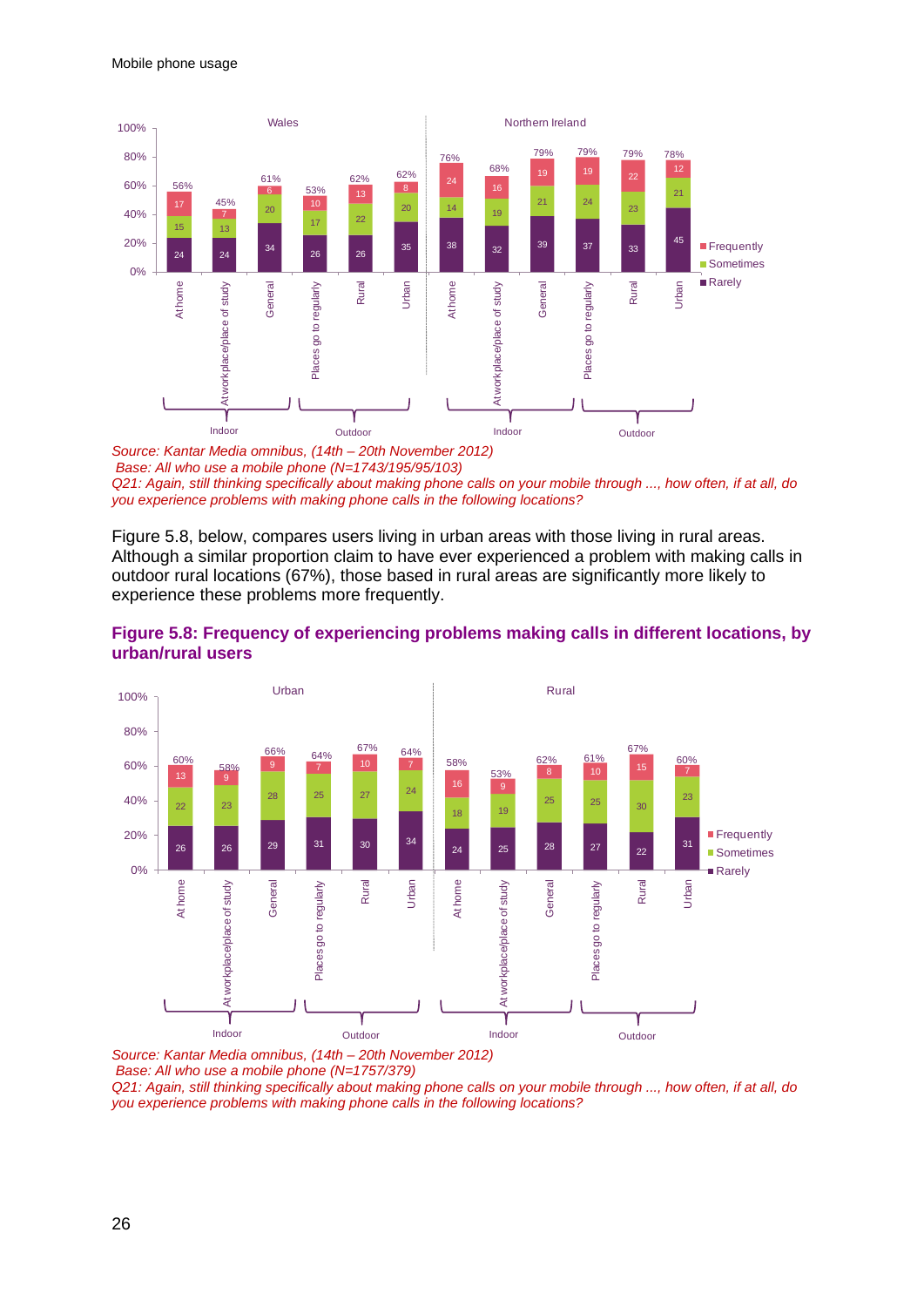### **Section 6**

-

# <span id="page-29-0"></span>Using mobile internet in different locations

We also asked those who use the internet<sup>[4](#page-29-1)</sup> on their mobile phones about the importance of, and their satisfaction with, using the internet on their mobiles in the same range of locations as for making calls.

## **6.1 Attitudes to using the mobile internet in different locations**

### **The most important place for users to be able to access the internet on their mobile is outdoors around places they go to regularly**

For using the mobile internet satisfaction and importance levels remain around the same for most locations. The highest importance is attached to using the internet on their mobile outdoors around places they go to regularly, with 71% of respondents saying that this is important. The location with the largest gap between levels of satisfaction and importance is outdoors in rural areas with a five point gap, rising to eight points among those living in rural areas.

The only significant difference between rural and urban users is that rural users are significantly more likely than urban users to say that the ability to use the internet on their phone indoors at home is unimportant (28% vs. 17%).

The sample sizes of those who use the internet via their mobile phones in Northern Ireland, Scotland and Wales are too low to be able to make comparisons.

|              |                     | <b>Indoor</b>  |                            | <b>Outdoor</b> |                           |              |                |
|--------------|---------------------|----------------|----------------------------|----------------|---------------------------|--------------|----------------|
|              |                     | <b>Home</b>    | Work/<br>place of<br>study | <b>General</b> | Places go<br>to regularly | <b>Rural</b> | <b>Urban</b>   |
|              | Importance          | 67             | 65                         | 68             | 71                        | 58           | 65             |
| <b>UK</b>    | <b>Satisfaction</b> | 70             | 64                         | 67             | 67                        | 53           | 65             |
|              | $S-I$               | $\overline{3}$ | $-1$                       | $-1$           | $-4$                      | $-5$         | $\overline{0}$ |
|              | Importance          | 68             | 65                         | 68             | 71                        | 57           | 64             |
| <b>Urban</b> | <b>Satisfaction</b> | 70             | 64                         | 67             | 67                        | 53           | 65             |
|              | $S-I$               | $\overline{2}$ | $-1$                       | $-1$           | $-4$                      | $-4$         | $\mathbf{1}$   |
|              | Importance          | 60             | 65                         | 64             | 75                        | 61           | 69             |
| <b>Rural</b> | <b>Satisfaction</b> | 69             | 64                         | 68             | 70                        | 53           | 66             |
|              | $S-I$               | 9              | $-1$                       | $\overline{4}$ | $-5$                      | $-8$         | $-3$           |

### **Figure 6.1: Net importance of / satisfaction with the ability to use the internet on their mobile phone in different locations, by all users and rural / urban users**

<span id="page-29-1"></span><sup>&</sup>lt;sup>4</sup> When asked about using the internet on their mobile phone in these locations respondents were given the following clarifying statement 'By this we mean using the internet through 3G, 4G, Edge or GPRS and not through WiFi'.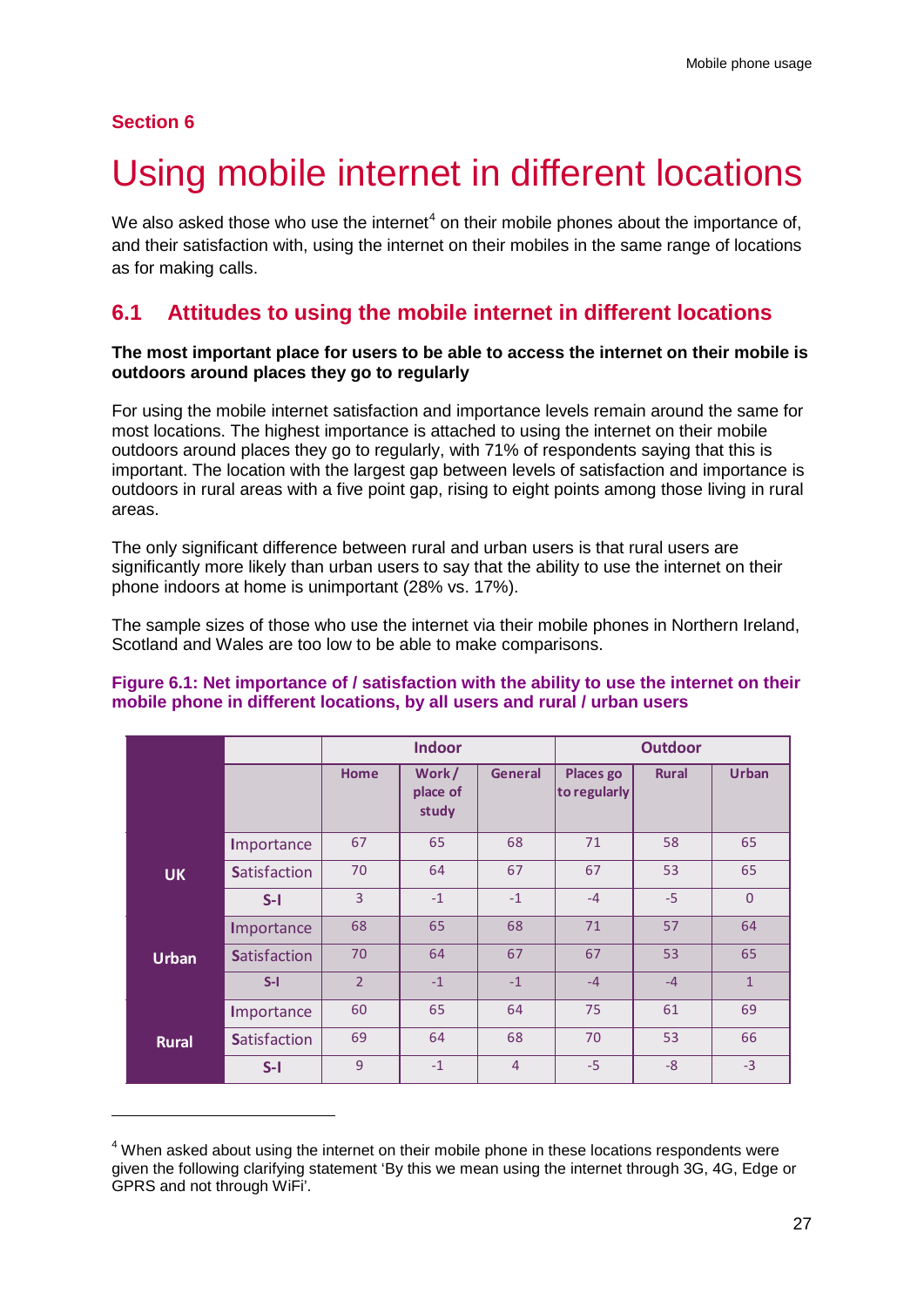*Source: Kantar Media omnibus, (14th – 20th November 2012) Base: All who use mobile for internet (900/774/126) Q22: Now thinking specifically about using the internet on your mobile phone through ... By this we mean using the internet through 3G, 4G, Edge or GPRS and not through WiFi. How important is it for you to be able to use the internet in the following locations? Q23: How satisfied do you feel with the ability to use the internet through ... in each of these locations?* 

### **The ability to use the mobile internet at home shows the greatest proportion of users who are more satisfied compared to twelve months ago**

We also asked whether respondents who used the internet on their mobile phone were more or less satisfied with their ability to use the mobile internet in each of the locations compared to twelve months ago. In all locations we ask about more people say they are more satisfied than less satisfied with the ability to use the mobile internet. As with the ability to make calls, ability to use the mobile internet at home shows the greatest proportion of users who are more satisfied compared to twelve months ago.

There are no significant differences between urban and rural users in changes to levels of satisfaction compared to the twelve months prior to interview.

We analysed these findings by whether the respondent had changed provider within the last twelve months. Those who have changed provider in the twelve months prior to the survey are no more or less likely than those who have not to say they are more or less satisfied with their ability to use the mobile internet in any of the locations we asked about.

### **Figure 6.2: Change in levels of satisfaction with ability to use the mobile internet in different locations compared to 12 months ago, all users**

![](_page_30_Figure_7.jpeg)

*Source: Kantar Media omnibus, (14th – 20th November 2012)*

*Base: All who use mobile for internet (900)*

*Q24: Compared to 12 months ago, are you MORE satisfied with the ability to use the internet through ... in any of the following locations?*

*By this we mean accessing the internet through 3G, 4G, Edge or GPRS and not through WiFi. Q25: Compared to 12 months ago, are you LESS satisfied with the ability to use the internet through... in any of the following locations?*

## **6.2 Problems using the mobile internet in different locations**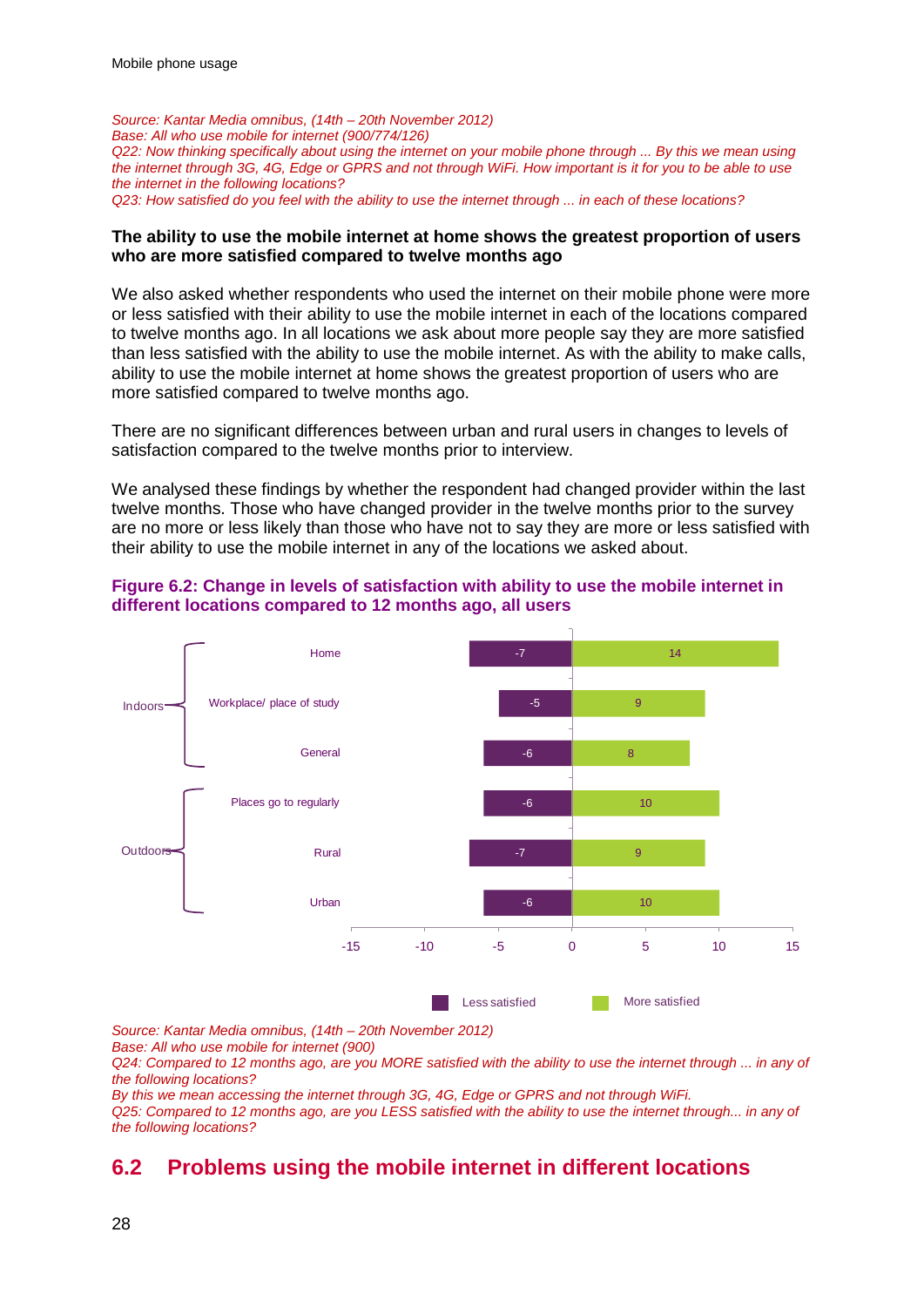### **The location most commonly cited as a place where users have experienced problems in their ability to access the mobile internet is in a rural outdoor place**

We also asked respondents how often they experienced problems using the internet on their mobile phones in different locations. Among those who use their mobiles in this way, the location most commonly cited as a place where they have experienced problems is in a rural outdoor place, with 75% ever experiencing a problem here and 45% claiming to experience problems either sometimes or frequently.

There are no significant differences in frequency between urban and rural users.

![](_page_31_Figure_4.jpeg)

### **Figure 6.3: Frequency of experiencing problems using the mobile internet in different locations, all users**

*Source: Kantar Media omnibus, (14th – 20th November 2012)*

*Base: All who use a mobile phone for internet (N=900)* 

*Q26: Again, still thinking specifically about using the internet on your mobile phone through ..., how often, if at all, do you experience problems in the following locations?*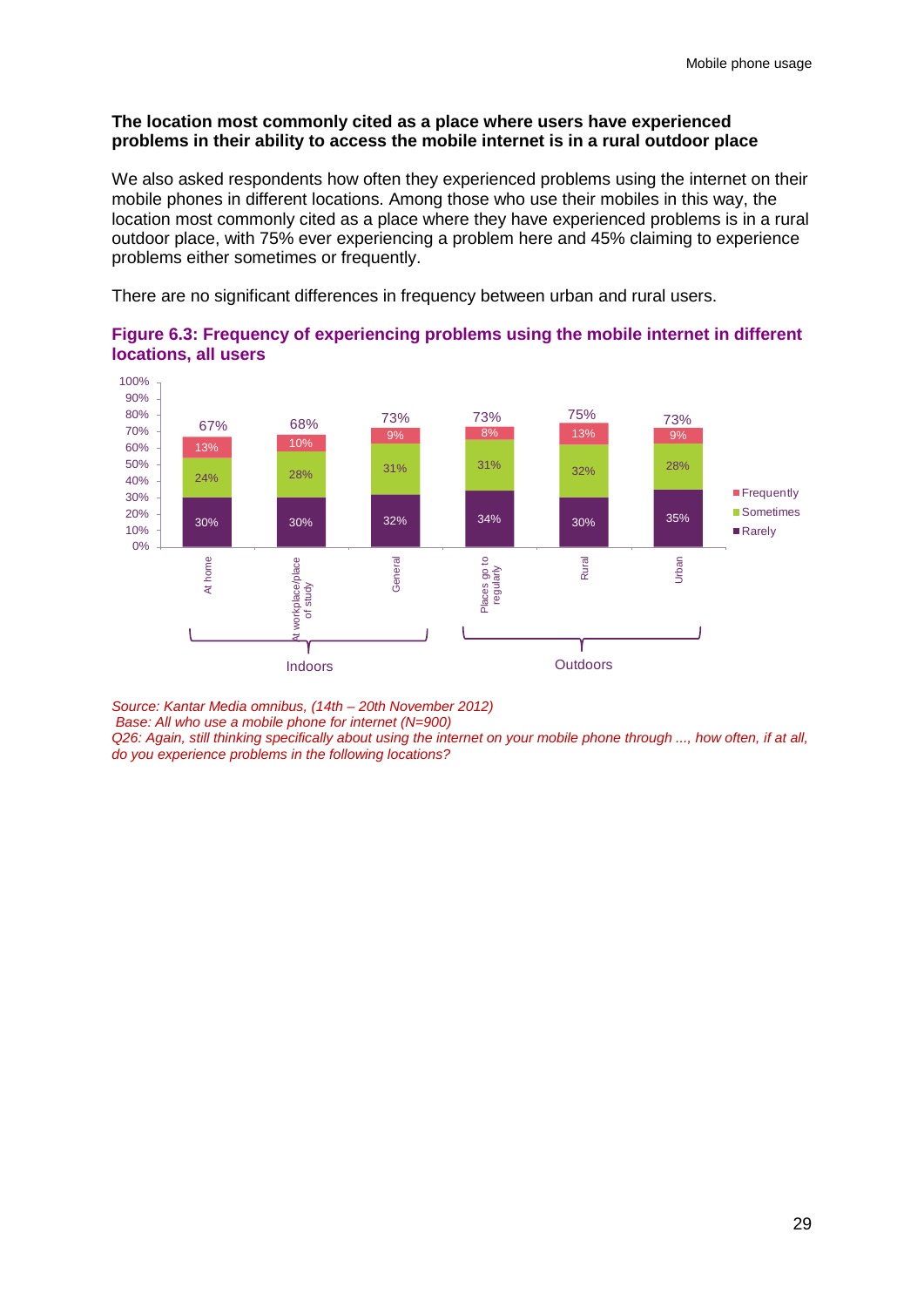### **Annex 1**

## <span id="page-32-0"></span>**Small business users**

As well as considering the UK population, we also looked at the experiences of small business consumers, defined as those working within a business employing between one and ten employees.

Small business users are significantly more likely than both the general UK population and the UK working population to be male (69% vs. 50% and 56%), to be aged 35-54 (56% vs. 36% and 48%) and to be from the ABC1 social group (63% vs. 52% and 59%).

Any significant differences between small business users compared to the overall population are highlighted below.

### • **Mobile phone usage**

- More likely to use their phones frequently across all functions (55% vs. 40%)
- More likely to send or receive text messages (90% vs. 83%)
- More likely to use the internet on their mobile (60% vs. 44%)
- More likely to use email on their mobile (51% vs. 35%)
- More likely to send or receive multimedia messages (35% vs. 26%)

### • **Satisfaction with mobile phone functions or services**

- More likely to be dissatisfied with their ability to make and receive calls and text messages (19% vs. 13%)
- More likely to be dissatisfied with the quality of customer service (14% vs. 6%)
- More likely to be satisfied with the speed or reliability of their internet (55% vs. 47%)

### • **Problems experienced with mobile phone reception**

- More likely to have experienced any problems (66% vs. 53%)
- More likely to have experienced no signal / reception (42% vs. 34%)
- More likely to have experienced problems with calls ending unexpectedly (24% vs. 15%)
- More likely to have experienced problems with sound quality (22% vs. 15%)
- More likely to have experienced problems with the ability to use the internet (22% vs. 15%)
- More likely to have experienced problems with the ability send or receive text messages (15% vs. 8%)

### • **Making calls in different locations**

- More likely to say it is important to be able to make calls in their workplace/place of study (88% v 70%)
- More likely to have experienced problems with making calls at home (73% vs. 60%)
- More likely to have experienced problems with making calls at their workplace/place of study (73% vs. 57%)
- More likely to have experienced problems with making calls from other indoor locations (77% vs. 65%)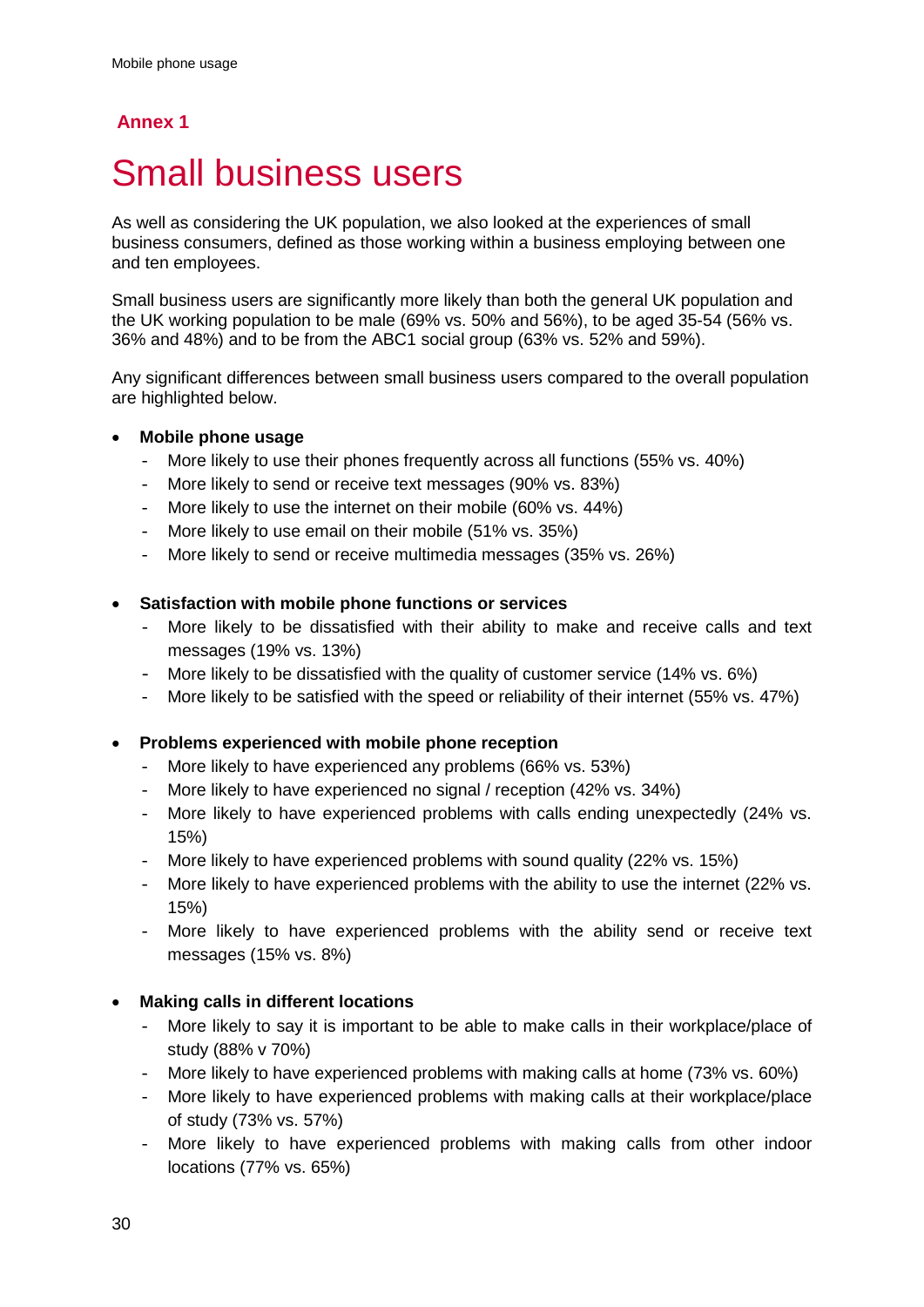- More likely to have experienced problems with making calls from outdoor places they go to regularly (75% vs. 63%)
- More likely to have experienced problems with making calls from outdoor rural locations (77% vs. 67%)
- More likely to have experienced problems with making calls from outdoor urban locations (73% vs. 64%)
- More likely to have experienced problems with making calls whilst travelling by road (73% vs. 65%)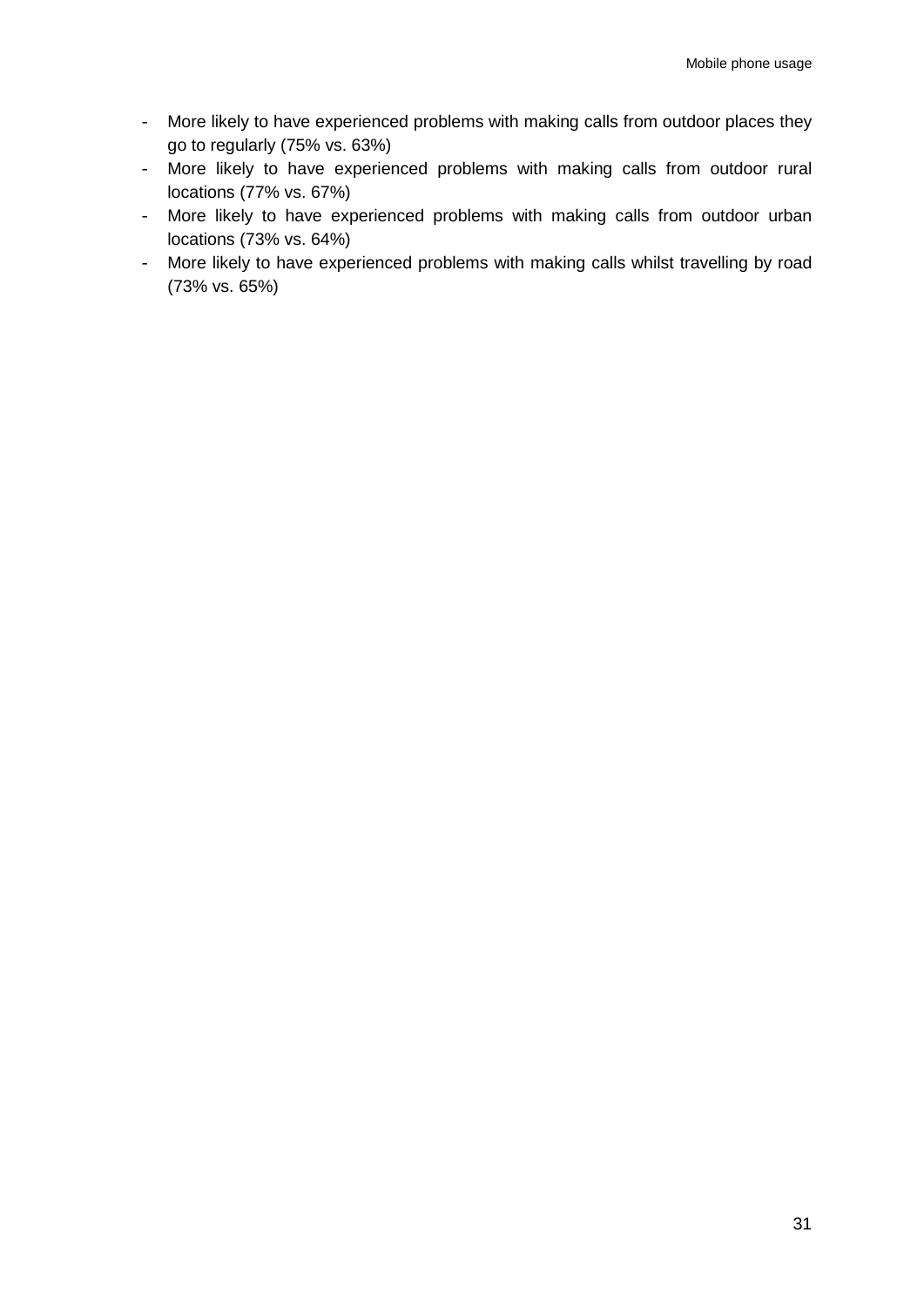## **Annex 2**

# <span id="page-34-0"></span>Rail and road users

A sub-sample considered as part of this research was people who regularly travel by car or by rail.

Regular road users account for 78% of mobile users so are demographically very similar to the total population. There are no significant differences between regular road users and the overall population.

However, regular rail users are more likely to include a higher proportion of younger people compared to the overall population which impacts on patterns of mobile use. For example, section 3.2 highlighted that internet capabilities are more important to younger people and that younger people are more likely than older people to use their phone to access the internet**.**

Any significant differences between regular rail users compared to the overall population are highlighted below.

### • **Mobile phone usage**

- More likely to use their phones frequently across all functions (52% vs. 40%)
- More likely to use their phone for email (47% vs. 35%)
- **Satisfaction with mobile phone functions or services**
	- More likely than all UK users to say they are satisfied with the speed and reliability of their internet (56% vs. 47%)
- **Satisfaction with mobile phone reception**
	- More likely than all UK users to say they are satisfied with the ability to use the internet (57% vs. 48%)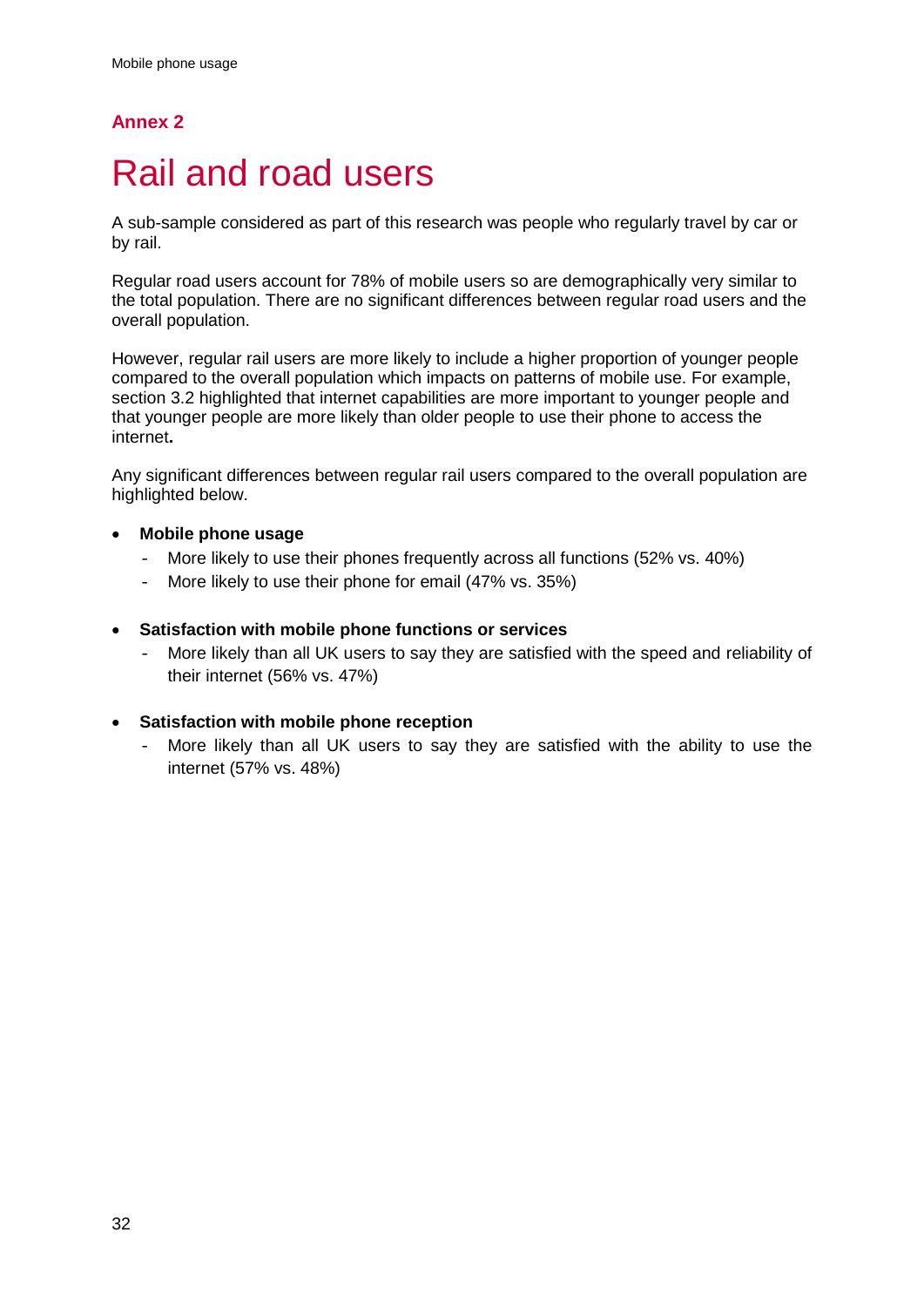### **Annex 3**

# <span id="page-35-0"></span>**Technical appendix**

## A. **Project outline**

Research was undertaken by Kantar Media on behalf of Ofcom during November 2012 with the following core objectives:

- To understand consumers' experience of mobile phone coverage and the impact of any problems with coverage, including small business consumers (1-10) and rail users.
- To understand the extent to which mobile phone coverage issues are a concern to consumers.

### B. **Data collection**

The research was carried out using a face-to-face Omnibus methodology from  $14<sup>th</sup>$ - 20<sup>th</sup> November 2012. Kantar's CAPI Omnibus offers the largest weekly face to face consumer survey in the United Kingdom. Each survey interviews approximately c2060 adults aged 16+ and runs twice per week, offering c4120 adult interviews per week.

## C. **Sample and weighting**

Omnibus uses a comprehensive address based system using PAF and CD-Rom, cross referenced to the census data. For each wave, 143 sample points are selected and, within the selected primary sampling points, a postcode sector is chosen. Postcode selection within primary sampling points alternates between A and B halves to reduce clustering effects. All interviews are conducted via the field team and in accordance with strict quality control procedures. Quotas (by sex, working status and presence of children) are set during interviewing to ensure representivity, whilst any sample profile imbalances are corrected at the analysis stage through weighting.

For this specific study we required a nationally representative UK sample, with additional minimum sample sizes of 150 set out for three groups of interest; namely:

- 1. Regular (use at least once a week) rail users
- 2. Regular (use at least once a week) road user
- 3. Small business (1-10 employees) users

Whilst the required sample of road users was achieved through a single wave, a further wave was utilised to boost the samples for regular rail users and small business users. For the second wave respondents were screened accordingly.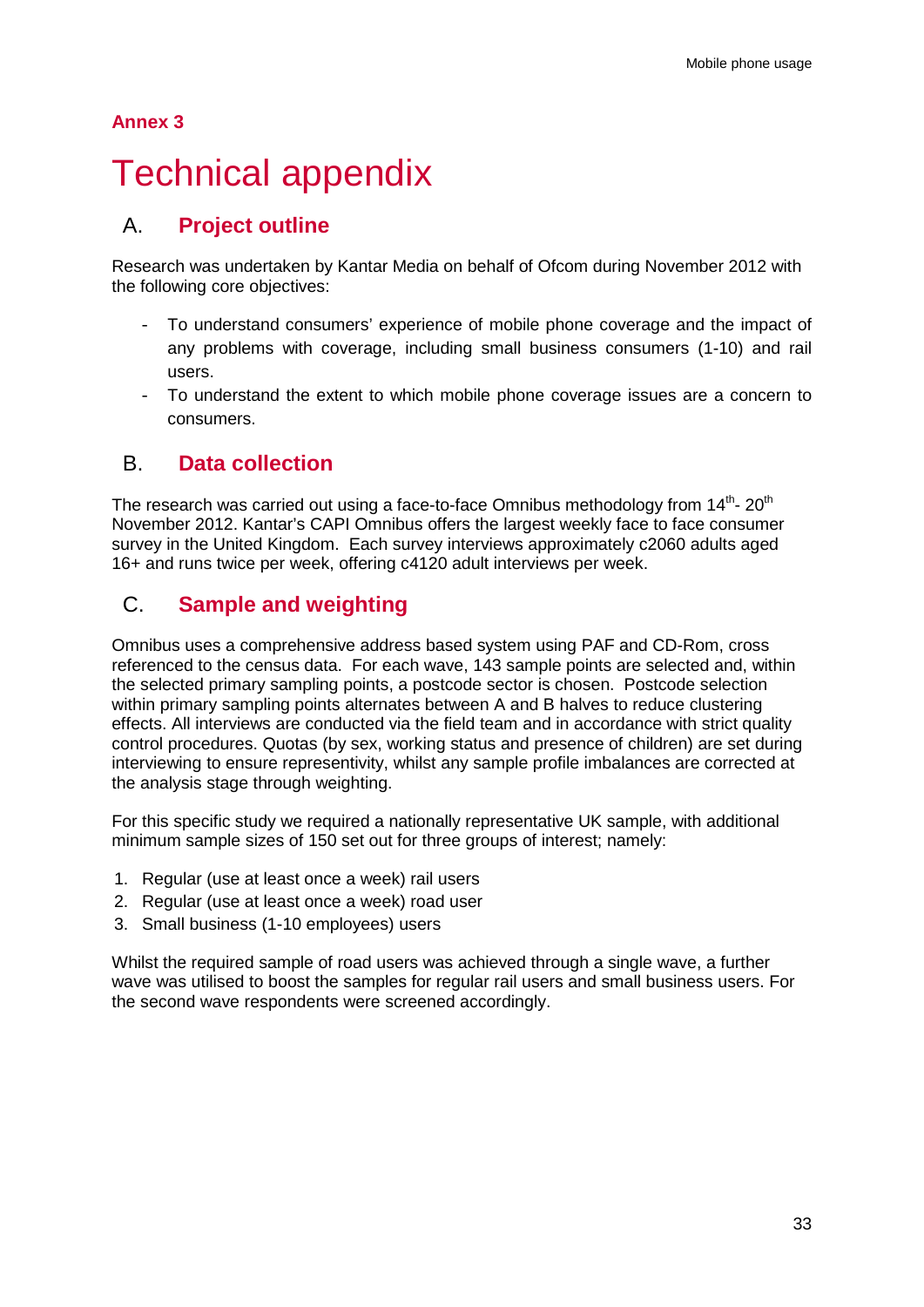The following table displays the breakdown of sample sizes achieved for the key groups of interest:

| Group                             | Incidence | Sample size |
|-----------------------------------|-----------|-------------|
| Mobile phone users (Total sample) | 90%       | 2136        |
| Regular road users                | 78%       | 1637        |
| Regular rail users                | 9%        | 321         |
| Small business users              | 7%        | 277         |

Since the sample was boosted for rail users and small business customers, this naturally created a bias in the overall sample. Imbalances were therefore adjusted through weighting. Additional rim weights were applied for the boosted groups above (rail users and small business users), and this determined by the penetration levels that fell out naturally in the first wave (once initial nat-rep weighting had been applied).

In addition to the above boosts we also conducted an additional wave amongst respondents in Northern Ireland in order to ensure a minimum sample size of 100 for this nation. Again this imbalance was adjusted through weighting.

Two further considerations within the sample were for MNOs (Mobile Network Operators), and for 'urbanity' and these fell out as follows:

| <b>Network Used</b>               | Incidence | Sample Size |
|-----------------------------------|-----------|-------------|
| Orange                            | 16%       | 341         |
| T Mobile                          | 9%        | 203         |
| EE (Everything Everywhere)        | 7%        | 149         |
| Any EE (net of three codes above) | 33%       | 693         |
| O <sub>2</sub>                    | 21%       | 453         |
| Vodafone                          | 19%       | 394         |
| 3                                 | 9%        | 194         |
| Virgin                            | 6%        | 122         |
| <b>Tesco Mobile</b>               | 4%        | 97          |
| Other                             | 7%        | 140         |

| <b>Jrbanity</b> | <b>Incidence</b> | Size<br>Sample |
|-----------------|------------------|----------------|
|                 |                  |                |